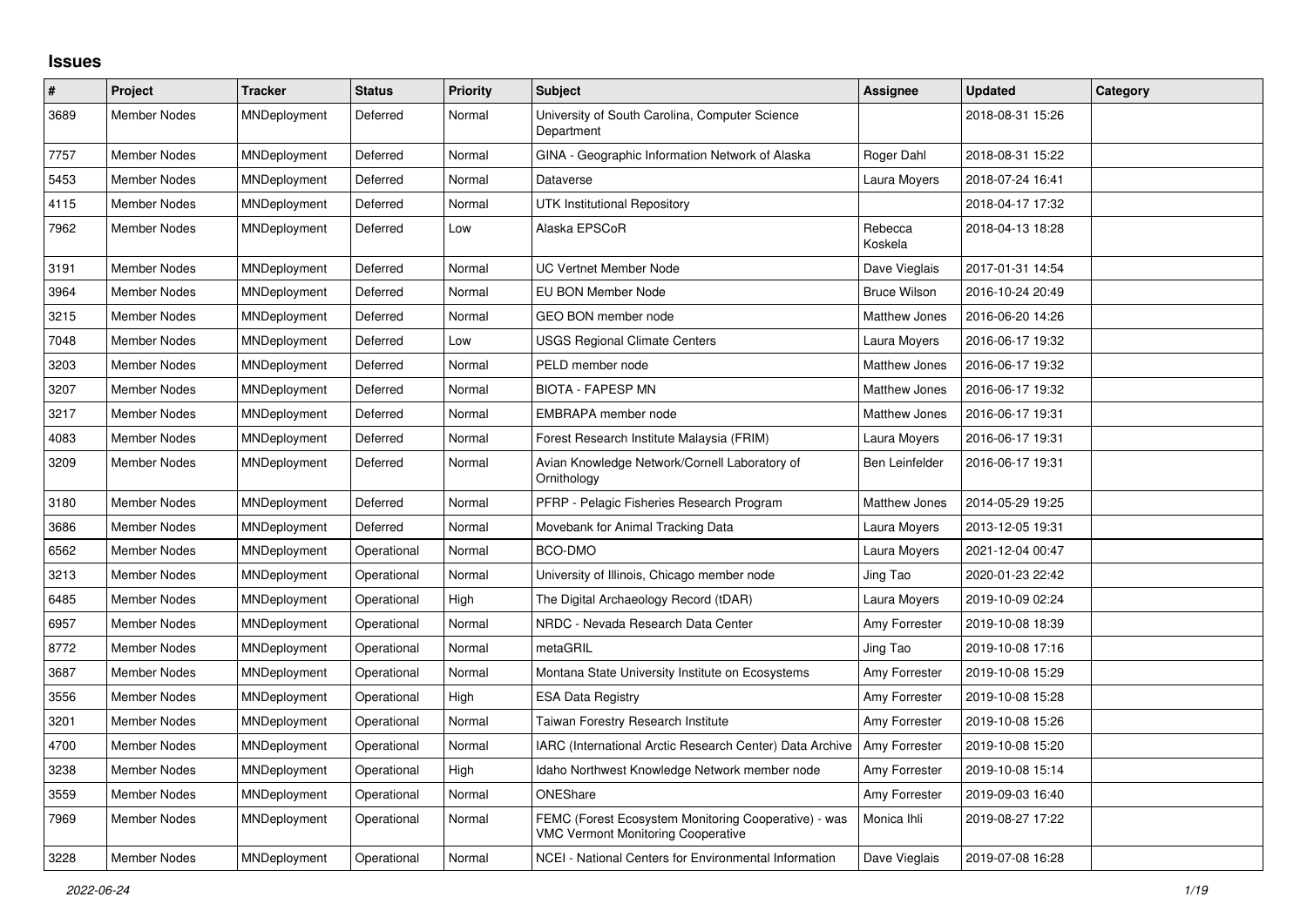| $\vert$ # | Project             | <b>Tracker</b> | <b>Status</b> | <b>Priority</b> | <b>Subject</b>                                                                   | <b>Assignee</b>     | <b>Updated</b>   | Category |
|-----------|---------------------|----------------|---------------|-----------------|----------------------------------------------------------------------------------|---------------------|------------------|----------|
| 6674      | <b>Member Nodes</b> | MNDeployment   | Operational   | Normal          | OTS - Neotropical Data Center                                                    | Jing Tao            | 2019-06-10 13:03 |          |
| 6708      | <b>Member Nodes</b> | MNDeployment   | Operational   | Normal          | NEON - National Ecological Observatory Network                                   | <b>Bruce Wilson</b> | 2019-06-06 19:52 |          |
| 3521      | <b>Member Nodes</b> | MNDeployment   | Operational   | Immediate       | <b>SEAD Member Node</b>                                                          | Laura Moyers        | 2019-06-05 17:46 |          |
| 6544      | Member Nodes        | MNDeployment   | Operational   | High            | <b>TERN Australia (powered by AEKOS)</b>                                         | <b>Bruce Wilson</b> | 2019-05-22 14:21 |          |
| 8704      | Member Nodes        | MNDeployment   | Operational   | Normal          | IEDA_Marine-Geo Digital Library (Interdisciplinary Earth<br>Data Alliance)       | Dave Vieglais       | 2019-05-14 13:47 |          |
| 8721      | Member Nodes        | MNDeployment   | Operational   | Normal          | IEDA_US Antarctic Program Data Center<br>(Interdisciplinary Earth Data Alliance) | Dave Vieglais       | 2019-05-14 13:46 |          |
| 8035      | Member Nodes        | MNDeployment   | Operational   | Normal          | IEDA_EarthChem Library (Interdisciplinary Earth Data<br>Alliance)                | Dave Vieglais       | 2019-05-06 14:25 |          |
| 5451      | <b>Member Nodes</b> | MNDeployment   | Operational   | Normal          | Cary Institute (via Figshare)                                                    | Monica Ihli         | 2019-04-17 21:39 |          |
| 3118      | Member Nodes        | MNDeployment   | Operational   | Urgent          | Dryad Member Node                                                                | Laura Moyers        | 2019-03-05 18:37 |          |
| 6401      | <b>Member Nodes</b> | MNDeployment   | Operational   | Normal          | NM EPSCoR                                                                        | Roger Dahl          | 2019-03-05 18:13 |          |
| 7895      | Member Nodes        | MNDeployment   | Operational   | Normal          | Pangaea                                                                          | Monica Ihli         | 2018-12-04 14:58 |          |
| 8186      | <b>Member Nodes</b> | MNDeployment   | Operational   | Normal          | ESS-DIVE, including CDIAC                                                        | Matthew Jones       | 2018-12-04 14:57 |          |
| 8544      | Member Nodes        | MNDeployment   | Operational   | Normal          | Chinese Ecosystem Research Network                                               | Amy Forrester       | 2018-12-04 14:56 |          |
| 3232      | Member Nodes        | MNDeployment   | Operational   | High            | LTER-EUROPE                                                                      | Laura Moyers        | 2018-11-21 16:58 |          |
| 7956      | Member Nodes        | MNDeployment   | Operational   | Normal          | Environmental Data Initiative (EDI)                                              | Laura Moyers        | 2018-11-13 19:14 |          |
| 7082      | <b>Member Nodes</b> | MNDeployment   | Operational   | Normal          | USGS Science Data Catalog (SDC)                                                  | Laura Moyers        | 2018-10-09 16:27 |          |
| 3557      | Member Nodes        | MNDeployment   | Operational   | Normal          | <b>LTER Network</b>                                                              | Roger Dahl          | 2018-09-25 17:17 |          |
| 7051      | Member Nodes        | MNDeployment   | Operational   | Normal          | GRIIDC - Gulf of Mexico Research Initiative                                      | Laura Moyers        | 2018-09-25 17:14 |          |
| 3172      | <b>Member Nodes</b> | MNDeployment   | Operational   | Normal          | Replication instance at UNM                                                      | Dave Vieglais       | 2018-08-31 15:22 |          |
| 3530      | Member Nodes        | MNDeployment   | Operational   | Normal          | Replication instance at UCSB                                                     | Dave Vieglais       | 2018-08-31 15:22 |          |
| 3529      | <b>Member Nodes</b> | MNDeployment   | Operational   | Normal          | Replication instance at ORC                                                      | Dave Vieglais       | 2018-08-31 15:21 |          |
| 3748      | Member Nodes        | MNDeployment   | Operational   | Normal          | PPBIO Member Node                                                                | Jing Tao            | 2018-08-31 15:20 |          |
| 3554      | <b>Member Nodes</b> | MNDeployment   | Operational   | High            | <b>KNB</b>                                                                       | Jing Tao            | 2018-08-31 15:16 |          |
| 3221      | Member Nodes        | MNDeployment   | Operational   | High            | EDAC member node                                                                 | Amy Forrester       | 2018-08-31 15:15 |          |
| 3558      | <b>Member Nodes</b> | MNDeployment   | Operational   | High            | <b>CDL Merritt</b>                                                               | Laura Moyers        | 2018-08-23 17:05 |          |
| 7842      | Member Nodes        | MNDeployment   | Operational   | Normal          | Research Workspace                                                               | Roger Dahl          | 2018-08-14 17:05 |          |
| 3560      | Member Nodes        | MNDeployment   | Operational   | Normal          | Cornell Lab of Ornithology eBird                                                 | Laura Moyers        | 2018-08-06 21:12 |          |
| 3708      | Member Nodes        | MNDeployment   | Operational   | Normal          | Minnesota Population Center                                                      | Laura Moyers        | 2018-08-06 19:43 |          |
| 6548      | Member Nodes        | MNDeployment   | Operational   | High            | R2R Repository                                                                   | Monica Ihli         | 2018-07-26 13:49 |          |
| 3531      | Member Nodes        | MNDeployment   | Operational   | Normal          | Gulf of Alaska Data Portal                                                       | Laura Moyers        | 2018-05-15 17:40 |          |
| 3555      | Member Nodes        | MNDeployment   | Operational   | High            | SANParks                                                                         | Laura Moyers        | 2018-05-09 21:19 |          |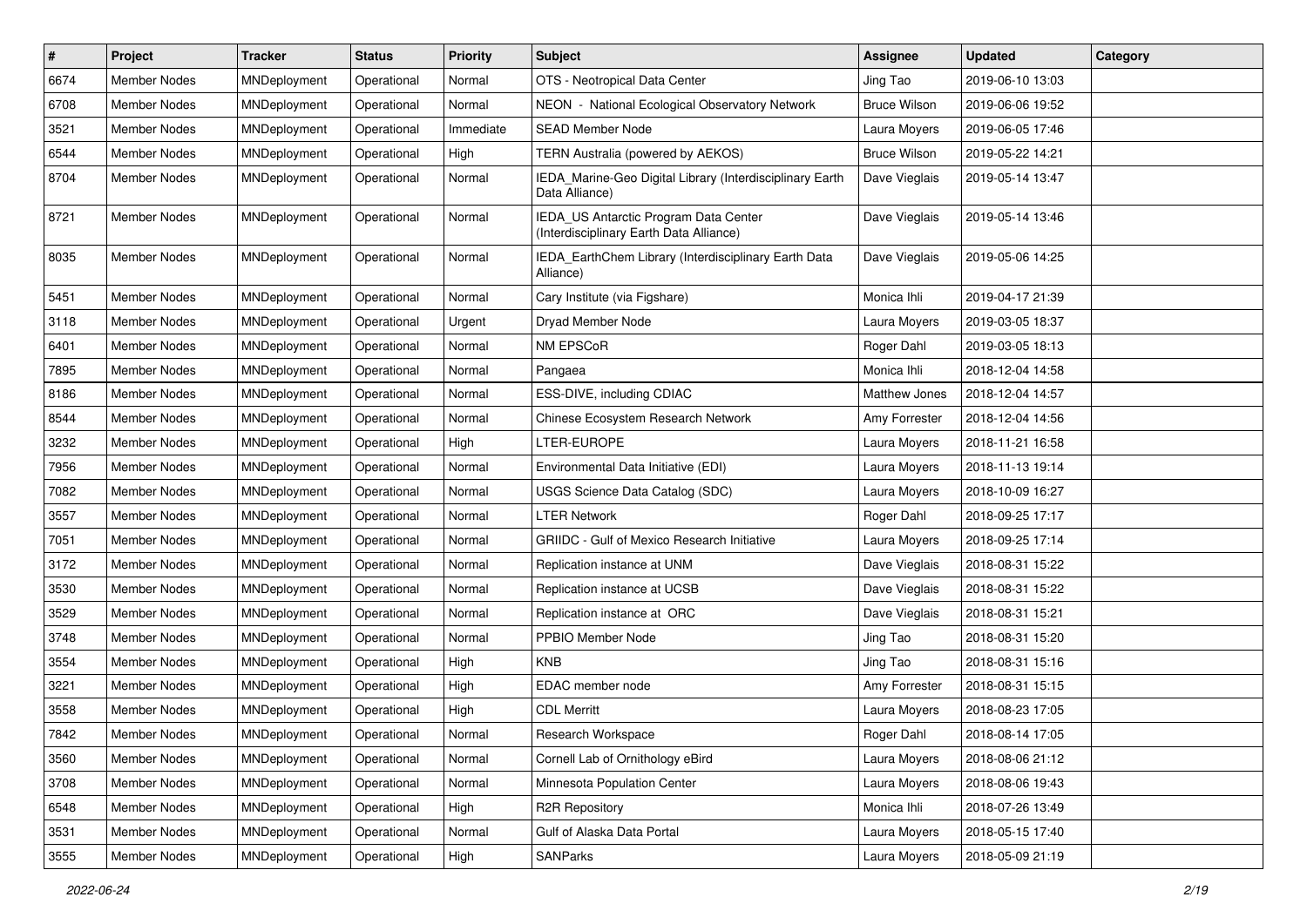| $\vert$ # | Project             | <b>Tracker</b> | <b>Status</b> | <b>Priority</b> | <b>Subject</b>                                                                                 | <b>Assignee</b>       | <b>Updated</b>   | Category           |
|-----------|---------------------|----------------|---------------|-----------------|------------------------------------------------------------------------------------------------|-----------------------|------------------|--------------------|
| 7629      | <b>Member Nodes</b> | MNDeployment   | Operational   | Normal          | Arctic Data Center - Data and Software about the Arctic                                        | <b>Matthew Jones</b>  | 2018-01-10 17:53 |                    |
| 3553      | <b>Member Nodes</b> | MNDeployment   | Operational   | High            | <b>PISCO</b>                                                                                   | Laura Moyers          | 2018-01-10 01:13 |                    |
| 8847      | Member Nodes        | MNDeployment   | In Review     | Normal          | Freshwater Research and Environmental Database<br>(IGBFRED)                                    | Dave Vieglais         | 2019-10-17 19:23 |                    |
| 8828      | <b>Member Nodes</b> | MNDeployment   | In Review     | Normal          | <b>SESAR</b>                                                                                   |                       | 2019-08-01 16:09 |                    |
| 8725      | <b>Member Nodes</b> | MNDeployment   | In Review     | Normal          | NCAR (National Center for Atmospheric Research)                                                |                       | 2018-10-08 13:33 |                    |
| 7139      | Python GMN          | Task           | In Review     | Normal          | modify postgres schema                                                                         | Dave Vieglais         | 2016-03-25 01:27 |                    |
| 7140      | Python GMN          | Task           | In Review     | Normal          | Resolve sids to pids                                                                           | Dave Vieglais         | 2016-03-25 01:27 |                    |
| 3234      | <b>Member Nodes</b> | MNDeployment   | Testing       | Normal          | CyVerse (iPlant) member node                                                                   | Rob Nahf              | 2019-03-05 18:36 |                    |
| 5836      | <b>Member Nodes</b> | Task           | Testing       | Normal          | GBIF: Verify that MN passes the Web Tester                                                     | Rob Nahf              | 2018-09-26 19:57 |                    |
| 4730      | <b>Member Nodes</b> | MNDeployment   | Testing       | Normal          | <b>Global Biodiversity Information Facility</b>                                                | Dave Vieglais         | 2018-09-26 19:45 |                    |
| 8106      | Infrastructure      | <b>Bug</b>     | Testing       | Normal          | Difficulty Distinguishing Between Different Kinds of Failed<br>Sync "Not Found" Error Messages | Rob Nahf              | 2018-02-20 16:57 | d1 synchronization |
| 8123      | Infrastructure      | <b>Bug</b>     | Testing       | Normal          | portal hazelcast client should load config directly from xml                                   | Rob Nahf              | 2017-12-26 18:20 | d1 portal servlet  |
| 8026      | Infrastructure      | Task           | Testing       | High            | Portal reaches the maximum capacity in a pool                                                  | Jing Tao              | 2017-03-14 00:36 | d1 portal servlet  |
| 7686      | <b>Member Nodes</b> | Task           | Testing       | High            | tDAR - Enable URL links out to data from search results                                        | <b>Ben Leinfelder</b> | 2016-09-27 15:56 |                    |
| 6378      | Infrastructure      | Task           | Testing       | Normal          | code up the new strategy                                                                       | Rob Nahf              | 2016-06-22 16:53 | d1 replication     |
| 7137      | Python GMN          | Task           | Testing       | Normal          | Add support for V2 urls                                                                        | Dave Vieglais         | 2016-03-25 01:27 |                    |
| 7138      | Python GMN          | Task           | Testing       | Normal          | Create new view functions                                                                      | Dave Vieglais         | 2016-03-25 01:27 |                    |
| 7389      | Java Client         | Task           | Testing       | Normal          | V2 D1Object fails to download V1 content                                                       | Chris Jones           | 2015-09-28 17:50 | d1 libclient java  |
| 7322      | Java Client         | <b>Bug</b>     | Testing       | Normal          | D1Object stores data in memory, causes out of memory<br>errors                                 | Chris Jones           | 2015-08-28 00:15 | d1 libclient java  |
| 7149      | OGC-Slender Node    | Story          | Testing       | Normal          | Implement mechanism to retrieve a list of objects<br>available from repository                 | Dave Vieglais         | 2015-06-05 13:37 |                    |
| 7120      | Java Client         | Task           | Testing       | Normal          | Fix DataPackage.insertRelationship() to handle any URI<br>for external identifiers             | Chris Jones           | 2015-06-04 21:48 | d1 libclient java  |
| 5531      | Infrastructure      | Task           | Testing       | Normal          | Provide overview of replication process for MN<br>implementors                                 | <b>Matthew Jones</b>  | 2014-10-02 17:21 | Documentation      |
| 4210      | Infrastructure      | Task           | Testing       | Immediate       | Metacat does not set serialVersion correctly in<br>CNodeService archive() or delete()          | Chris Jones           | 2013-12-20 16:12 | Metacat            |
| 3624      | Infrastructure      | Task           | Testing       | Normal          | Update CN index processing to support ESRI FGDC<br>metadata format                             | Skye Roseboom         | 2013-03-05 23:27 | d1_indexer         |
| 8086      | Infrastructure      | Task           | In Progress   | Normal          | upgrade Spring dependencies                                                                    | Rob Nahf              | 2019-07-25 20:32 | d1 indexer         |
| 8824      | Infrastructure      | Task           | In Progress   | High            | Install Apache 2.4.39 and disable TLSv1.3 on CNs                                               | Dave Vieglais         | 2019-06-19 12:11 |                    |
| 7432      | Java Client         | <b>Bug</b>     | In Progress   | Normal          | Java Client does not support id Filter for v2 release                                          | <b>Rob Nahf</b>       | 2019-06-14 18:47 | d1 libclient java  |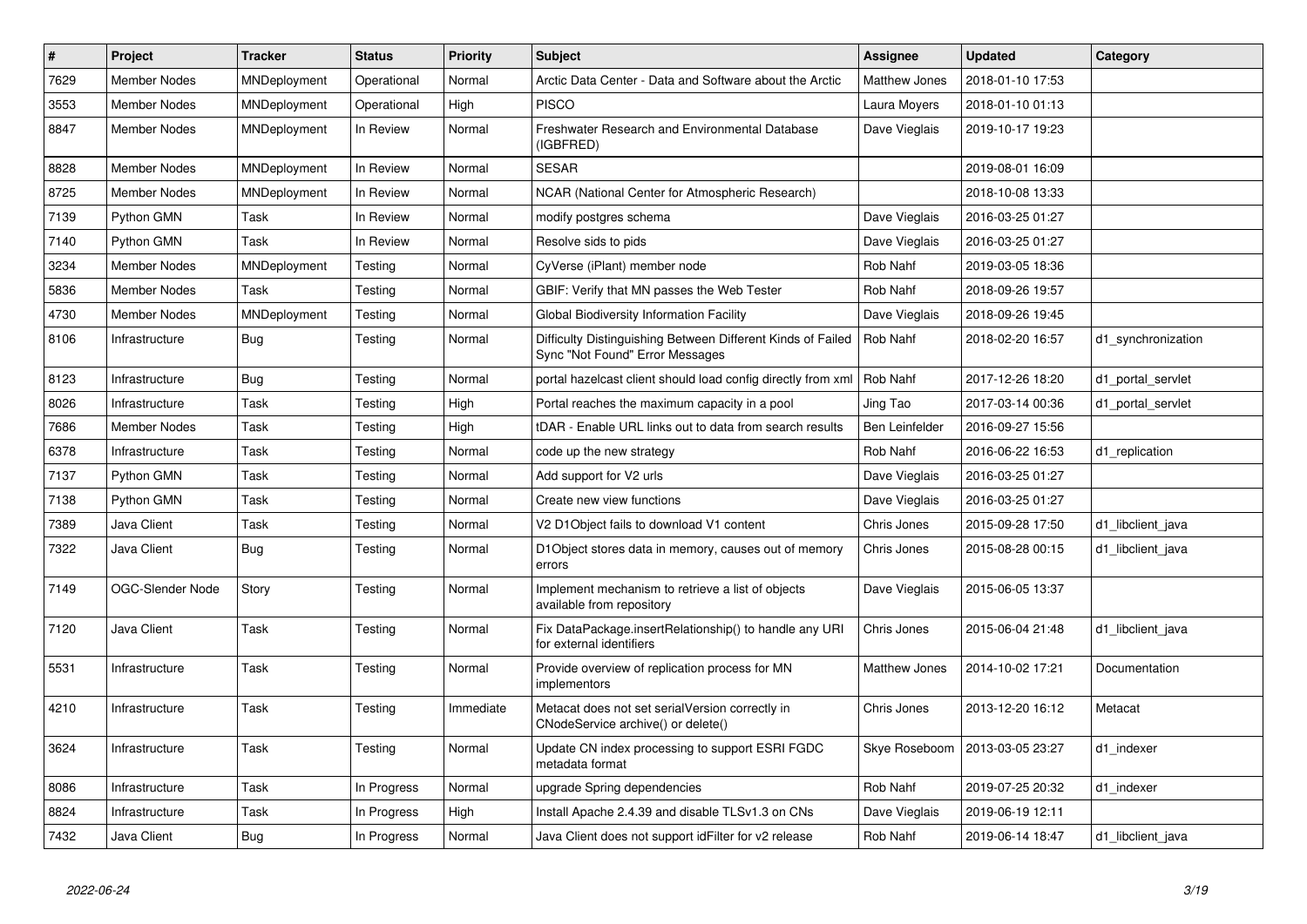| $\#$ | <b>Project</b>      | <b>Tracker</b> | <b>Status</b> | <b>Priority</b> | <b>Subject</b>                                                                                       | <b>Assignee</b>      | <b>Updated</b>   | Category            |
|------|---------------------|----------------|---------------|-----------------|------------------------------------------------------------------------------------------------------|----------------------|------------------|---------------------|
| 8693 | Infrastructure      | Decision       | In Progress   | Low             | Support Google Dataset Search on search.dataone.org<br>via partial server side rendering             |                      | 2019-06-06 23:53 |                     |
| 8766 | Infrastructure      | Feature        | In Progress   | Normal          | support server-side link checking for the 303 redirect url<br>in the resolve call                    | Rob Nahf             | 2019-05-31 15:16 | d1 cn service       |
| 8364 | <b>CN REST</b>      | Story          | In Progress   | Normal          | Ensure portal uses correct X509 certificates                                                         |                      | 2019-05-21 12:57 | d1 portal servlet   |
| 8566 | Member Nodes        | Task           | In Progress   | Normal          | <b>Test Registration</b>                                                                             | Rob Nahf             | 2019-04-16 17:17 |                     |
| 8498 | <b>Member Nodes</b> | Task           | In Progress   | Normal          | SANParks metacat not responding to harvest requests                                                  | <b>Matthew Jones</b> | 2019-04-15 18:09 |                     |
| 8775 | Infrastructure      | Task           | In Progress   | Normal          | Make taxonomic rank fields in Solr index<br>non-case-sensitive                                       | <b>Bryce Mecum</b>   | 2019-03-11 23:35 |                     |
| 5833 | Member Nodes        | Story          | In Progress   | Normal          | GBIF: Developing                                                                                     |                      | 2019-02-19 18:24 |                     |
| 8727 | Member Nodes        | Story          | In Progress   | Normal          | <b>NCAR Discovery &amp; Assessment</b>                                                               |                      | 2019-01-22 18:34 |                     |
| 8750 | Member Nodes        | Task           | In Progress   | Normal          | reconnect eLTER MN to DataONE                                                                        | Roger Dahl           | 2018-11-28 16:59 |                     |
| 8525 | Infrastructure      | Story          | In Progress   | High            | timeout exceptions thrown from Hazelcast disable<br>synchronization                                  | Rob Nahf             | 2018-11-16 17:32 | d1_synchronization  |
| 3047 | Infrastructure      | Bug            | In Progress   | Normal          | Metacat allows whitespace in Identifiers                                                             | Ben Leinfelder       | 2018-11-13 21:44 |                     |
| 8739 | Infrastructure      | Task           | In Progress   | Normal          | Attempting to set ulimit results in error on UCSB systems                                            | Jing Tao             | 2018-11-08 15:10 | d1_process_daemon   |
| 8738 | Infrastructure      | Story          | In Progress   | Normal          | HZEventFilter performance decline with increased task<br>queue                                       | Rob Nahf             | 2018-10-30 04:10 | d1 indexer          |
| 8735 | Infrastructure      | Bug            | In Progress   | Normal          | NPE in IndexTask causes indexing job to fail                                                         | Rob Nahf             | 2018-10-18 18:33 | d1 indexer          |
| 8728 | Member Nodes        | Task           | In Progress   | Normal          | Initial Communications (NCAR)                                                                        | Amy Forrester        | 2018-10-04 17:24 |                     |
| 5450 | Member Nodes        | Task           | In Progress   | Normal          | (Waiting for) USC to complete development of MN stack<br>(derived from GMN)                          | Laura Moyers         | 2018-08-31 15:26 |                     |
| 8378 | <b>Member Nodes</b> | Task           | In Progress   | Normal          | (OTS) replicate data                                                                                 | Amy Forrester        | 2018-07-31 18:49 |                     |
| 7505 | Member Nodes        | Task           | In Progress   | Normal          | Correct generous access policies                                                                     | Roger Dahl           | 2018-07-02 20:39 |                     |
| 8633 | Member Nodes        | Task           | In Progress   | Normal          | DAAC: Re-Training & Re-Deployment Planning                                                           | Amy Forrester        | 2018-07-02 14:53 |                     |
| 8523 | Member Nodes        | Task           | In Progress   | Normal          | CAFF: Technical Requirements & Design Planning                                                       | Amy Forrester        | 2018-06-14 14:21 |                     |
| 7967 | Infrastructure      | <b>Bug</b>     | In Progress   | Normal          | The CN is not following the xml schema definition when<br>creating dataone exceptions                | Dave Vieglais        | 2018-05-23 18:13 | Architecture Design |
| 8225 | Member Nodes        | Story          | In Progress   | Normal          | Customize Indexing & View for gmd-pangaea                                                            | Rob Nahf             | 2018-05-17 14:30 |                     |
| 7754 | Search UI           | Story          | In Progress   | Normal          | Support for XSL transform of various metadata formats                                                | <b>Bryce Mecum</b>   | 2018-05-17 14:18 | MetacatUI           |
| 8573 | Infrastructure      | <b>Bug</b>     | In Progress   | Normal          | changing accessPolicies and rightHolders down the line<br>of series can cause improper sync failures | Rob Nahf             | 2018-05-03 21:52 | d1_synchronization  |
| 8571 | Infrastructure      | Bug            | In Progress   | Normal          | IndexTool can't index a data object                                                                  | Jing Tao             | 2018-04-23 20:13 | d1_indexer          |
| 8536 | Infrastructure      | <b>Bug</b>     | In Progress   | Normal          | resource Map update when metadata SID is used is not<br>indexed                                      | Rob Nahf             | 2018-04-12 20:55 | d1_indexer          |
| 8522 | <b>Member Nodes</b> | Task           | In Progress   | Normal          | <b>CAFF: MN Communications</b>                                                                       | Amy Forrester        | 2018-04-11 14:48 |                     |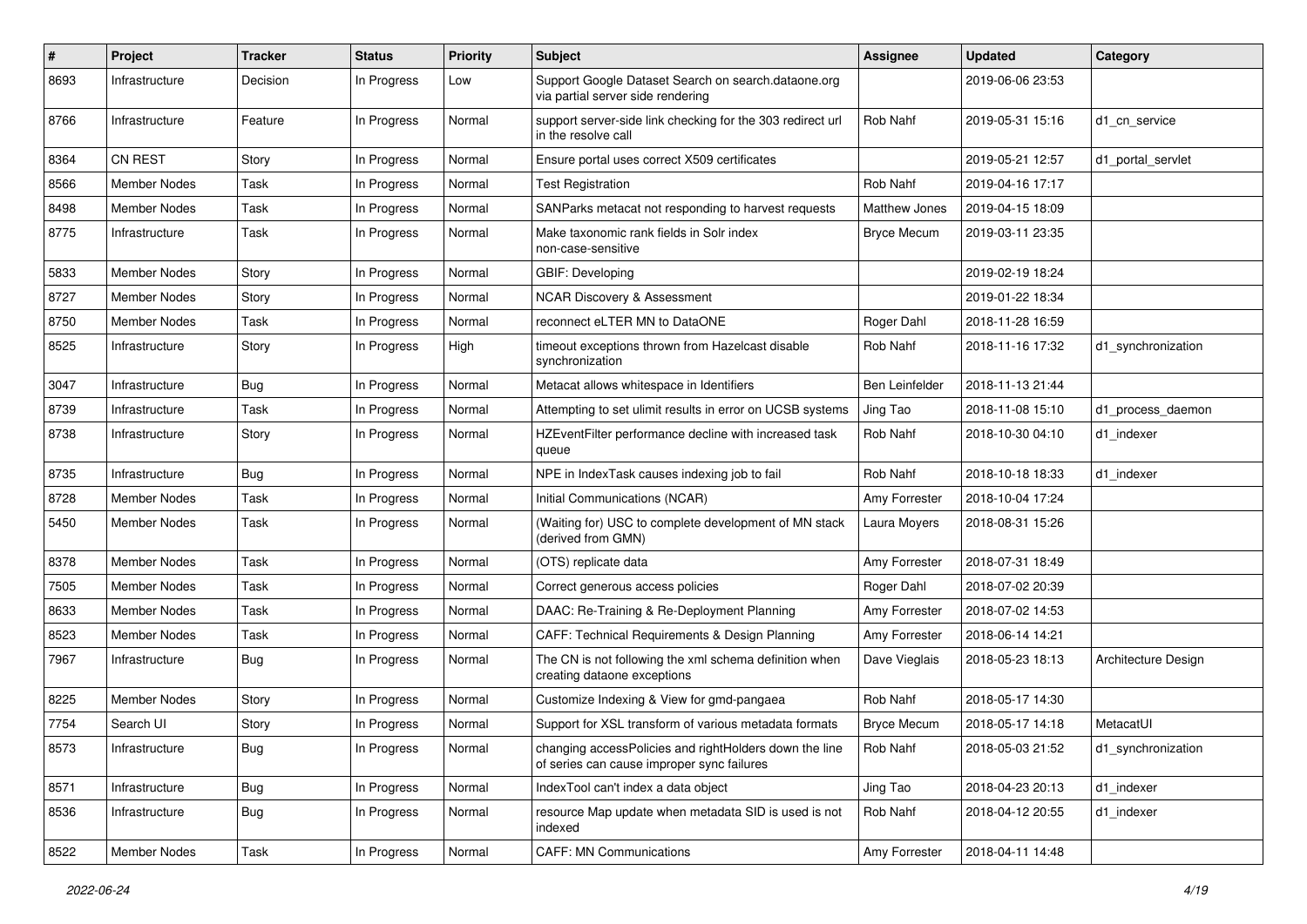| #    | Project             | <b>Tracker</b> | <b>Status</b> | <b>Priority</b> | <b>Subject</b>                                                                                                              | Assignee      | <b>Updated</b>   | Category            |
|------|---------------------|----------------|---------------|-----------------|-----------------------------------------------------------------------------------------------------------------------------|---------------|------------------|---------------------|
| 8535 | <b>Member Nodes</b> | Story          | In Progress   | Normal          | Neotoma: Story: Discovery & Planning                                                                                        | Amy Forrester | 2018-04-09 21:14 |                     |
| 8358 | <b>Member Nodes</b> | Story          | In Progress   | Normal          | Discovery & Planning (CAFF)                                                                                                 | Amy Forrester | 2018-04-06 14:56 |                     |
| 8469 | <b>CN REST</b>      | Task           | In Progress   | Normal          | evaluate if ORCID API will continue to work after 1.2 is<br>deprecated                                                      | Jing Tao      | 2018-03-22 16:54 | d1_portal_servlet   |
| 725  | Infrastructure      | Story          | In Progress   | Normal          | Create Authentication and Access control design<br>specifications                                                           | Dave Vieglais | 2018-01-17 20:52 | Documentation       |
| 3591 | Infrastructure      | Story          | In Progress   | Normal          | Content consistency checks for new member nodes                                                                             | Rob Nahf      | 2018-01-17 20:23 | MNWebChecker        |
| 3666 | Java Client         | Story          | In Progress   | Low             | D1Client.listUpdateHistory() needs to handle changing<br>access policies                                                    | Rob Nahf      | 2018-01-17 20:19 | d1 libclient java   |
| 4188 | Infrastructure      | Story          | In Progress   | Normal          | dataone Exception definition and implementation requires<br>clarification                                                   | Dave Vieglais | 2018-01-17 20:05 | d1 schemas          |
| 4463 | Infrastructure      | Story          | In Progress   | Normal          | Incorporate Node Replication Policy into replication<br>processing                                                          | Rob Nahf      | 2018-01-17 20:03 | d1 replication      |
| 5141 | Infrastructure      | Story          | In Progress   | Normal          | Describe the mn.updateSystemMetadata behavior in use<br>case document                                                       | Dave Vieglais | 2018-01-17 19:58 | Documentation       |
| 6071 | Infrastructure      | Story          | In Progress   | Normal          | Release Notes and documentation                                                                                             | Dave Vieglais | 2018-01-17 19:53 | Documentation       |
| 6377 | Infrastructure      | Story          | In Progress   | Normal          | Review CNode initialization in ReplicationManager - it<br>doesn't use local CN reference                                    | Rob Nahf      | 2018-01-17 19:52 | d1_replication      |
| 6395 | Infrastructure      | Story          | In Progress   | Normal          | Menber Node testers are stuck when the MNWebTester<br>hangs / crashes                                                       | Rob Nahf      | 2018-01-17 19:51 | MNWebChecker        |
| 7716 | Infrastructure      | Story          | In Progress   | Normal          | How to facilitate resubmission of sync Failures?                                                                            | Dave Vieglais | 2018-01-17 19:22 | d1 synchronization  |
| 7832 | Infrastructure      | Story          | In Progress   | Normal          | migrate from JibX to JAXB for XML binding / codegen                                                                         | Rob Nahf      | 2018-01-17 19:06 | d1 common java      |
| 7882 | Infrastructure      | Story          | In Progress   | Normal          | Tune CN logfile management                                                                                                  | Dave Vieglais | 2018-01-17 19:03 |                     |
| 7920 | Infrastructure      | Story          | In Progress   | Normal          | migrate apache2 authorization rules from 2.2 conforming<br>to 2.4                                                           | Dave Vieglais | 2018-01-17 18:59 | d1 cn buildout      |
| 8032 | Python GMN          | Story          | In Progress   | Normal          | GMN v <sub>2</sub>                                                                                                          | Roger Dahl    | 2018-01-17 18:55 |                     |
| 8038 | Infrastructure      | Story          | In Progress   | Normal          | connect logging output to a log analysis tool                                                                               | Dave Vieglais | 2018-01-17 18:52 | d1 synchronization  |
| 8049 | Infrastructure      | Story          | In Progress   | Normal          | Support synchronization of system metadata for unhosted<br>METADATA and RES_MAP objects                                     |               | 2018-01-17 18:50 | Architecture Design |
| 8081 | Infrastructure      | Story          | In Progress   | Normal          | develop federated broker configuration for indexing                                                                         | Rob Nahf      | 2018-01-17 18:46 | d1_indexer          |
| 8155 | Infrastructure      | Story          | In Progress   | Normal          | Ensure GMN fully supports the Package API                                                                                   | Roger Dahl    | 2018-01-17 18:43 | d1 mn GMN           |
| 8172 | Infrastructure      | Story          | In Progress   | Normal          | investigate atomic updates for some solr updates                                                                            | Rob Nahf      | 2018-01-17 18:39 | d1 indexer          |
| 8227 | Infrastructure      | Story          | In Progress   | Normal          | ExceptionHandler regurgitates long html pages into the<br>wrapping ServiceFailure message, which goes into CN<br>log files. | Rob Nahf      | 2018-01-09 19:10 | d1_common_java      |
| 8195 | Infrastructure      | <b>Bug</b>     | In Progress   | High            | Tomcat out of memory error                                                                                                  | Dave Vieglais | 2017-12-26 20:01 |                     |
| 7896 | Member Nodes        | <b>Bug</b>     | In Progress   | Normal          | Dryad data sets don't mark new versions correctly in<br>SystemMetadata with obsoletes/obsoletedBy                           | Monica Ihli   | 2017-07-24 10:10 |                     |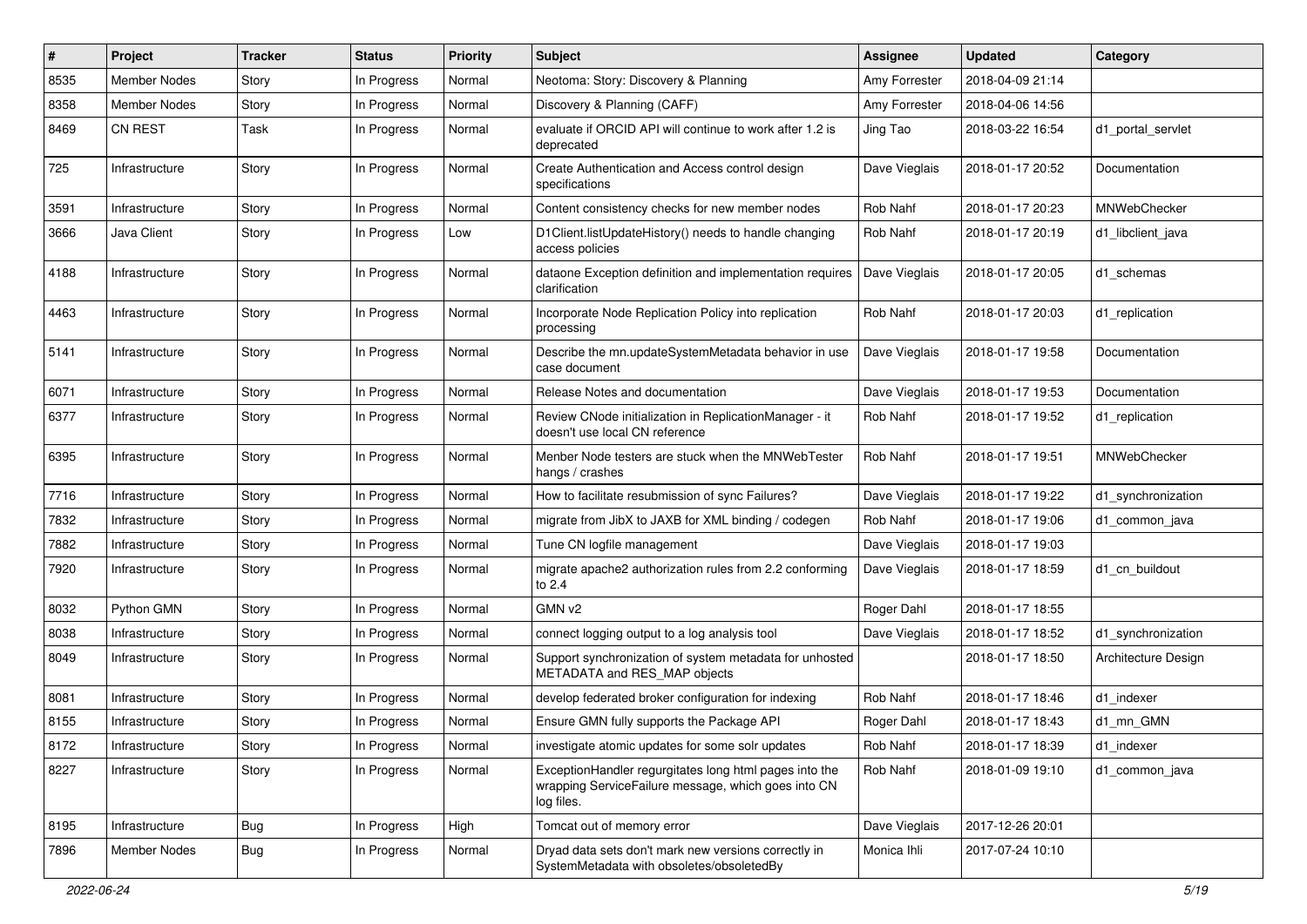| $\pmb{\#}$ | Project                 | <b>Tracker</b> | <b>Status</b> | <b>Priority</b> | Subject                                                                                                  | <b>Assignee</b>     | <b>Updated</b>   | Category                      |
|------------|-------------------------|----------------|---------------|-----------------|----------------------------------------------------------------------------------------------------------|---------------------|------------------|-------------------------------|
| 8080       | Infrastructure          | Task           | In Progress   | Normal          | ioslate queue creation logic from processing logic from<br>the queue definition logic                    | Rob Nahf            | 2017-05-09 22:55 | d1 indexer                    |
| 8091       | Infrastructure          | Task           | In Progress   | Normal          | Mysterious sync failure of an eml object from the GOA<br>node                                            | Jing Tao            | 2017-05-09 21:33 | dataone-cn-os-core            |
| 3492       | Infrastructure          | <b>Bug</b>     | In Progress   | Urgent          | Invalid PIDs in production (whitespace)                                                                  | Jing Tao            | 2017-04-27 15:31 | <b>Support Operations</b>     |
| 7570       | Infrastructure          | Bug            | In Progress   | Normal          | Search UI requests cause Out of Memory Error                                                             | Jing Tao            | 2017-04-26 21:01 | d1 indexer                    |
| 8079       | Infrastructure          | Task           | In Progress   | Normal          | prototype durable task processing for<br>d1_index_processor                                              | <b>Rob Nahf</b>     | 2017-04-26 05:45 | d1 indexer                    |
| 7890       | Infrastructure          | Task           | In Progress   | Normal          | configure jenkins-ucsb-1 apache server to host ubuntu<br>repositories                                    | Rob Nahf            | 2017-04-19 19:12 |                               |
| 8051       | Infrastructure          | <b>Bug</b>     | In Progress   | Normal          | CORS-based CN calls fail using Internet Explorer on<br>Windows                                           | Chris Jones         | 2017-03-28 16:35 | dataone-cn-os-core            |
| 6843       | Infrastructure          | Task           | In Progress   | Normal          | Update the prov instance of the RdfXmlSubprocessor to<br>index renamed and inverse provenance properties | Chris Jones         | 2017-03-28 16:16 | d1_indexer                    |
| 6927       | <b>Member Nodes</b>     | Task           | In Progress   | Normal          | R2R: Register any new object formats in all environments                                                 | Roger Dahl          | 2017-01-19 01:16 |                               |
| 4189       | Infrastructure          | Task           | In Progress   | Normal          | Update dataoneErrors.xsd to match the documentation                                                      | Dave Vieglais       | 2017-01-14 00:24 | d1 schemas                    |
| 7958       | Infrastructure          | Task           | In Progress   | Normal          | CN sometimes sends invalid<br>submitSynchronizationFailed document to MN                                 | Rob Nahf            | 2017-01-04 17:23 | d1_synchronization            |
| 7358       | Infrastructure          | Story          | In Progress   | Normal          | ContactSubject on NodeList must be valid D1 Idap entry                                                   | Dave Vieglais       | 2016-12-21 09:05 | Authentication, Authorization |
| 7930       | Member Nodes            | Task           | In Progress   | Normal          | verify obsoletion in tDAR sandbox                                                                        | Dave Vieglais       | 2016-12-01 23:47 |                               |
| 7929       | <b>Member Nodes</b>     | Task           | In Progress   | Normal          | Archive content for SEAD                                                                                 |                     | 2016-11-09 17:11 |                               |
| 6062       | Infrastructure          | Bug            | In Progress   | Normal          | Jenkins not cascading builds in trunk                                                                    | <b>Robert Waltz</b> | 2016-08-10 20:56 | Environment.Development       |
| 6372       | Infrastructure          | Task           | In Progress   | Normal          | rehabilitate ReplicationManager "unit" tests                                                             | Rob Nahf            | 2016-06-22 16:53 | d1_replication                |
| 6375       | Infrastructure          | Task           | In Progress   | Normal          | Refactor out dependency on a working CN                                                                  | Rob Nahf            | 2016-06-22 16:53 | d1_replication                |
| 6789       | Java Client             | Bug            | In Progress   | Normal          | Read API calls to the CN are hanging                                                                     | Rob Nahf            | 2016-05-07 07:59 |                               |
| 7746       | <b>CN REST</b>          | <b>Bug</b>     | In Progress   | Normal          | Node registration update fails when <contactsubject><br/>spans multiple lines</contactsubject>           | Rob Nahf            | 2016-04-26 17:30 | d1 cn noderegistry            |
| 6614       | Python GMN              | <b>Bug</b>     | In Progress   | Normal          | GMN describe not returning DescribeResponse for IARC<br><b>MN</b>                                        | Roger Dahl          | 2016-04-21 22:37 |                               |
| 7181       | <b>Python Libraries</b> | Task           | In Progress   | Normal          | add d1 libclient python implementation                                                                   | Dave Vieglais       | 2016-04-21 22:37 | d1 libclient python           |
| 7523       | Infrastructure          | Bug            | In Progress   | Normal          | D1 Client no longer updates stale NodeList                                                               | <b>Rob Nahf</b>     | 2016-04-19 22:27 | d1 libclient java             |
| 7606       | Infrastructure          | Task           | In Progress   | Normal          | NRDC does not trust the CN certificate for log harvesting                                                | Laura Moyers        | 2016-04-06 16:14 | Environment.Production        |
| 6497       | Python GMN              | Feature        | In Progress   | Normal          | V2 GMN Support                                                                                           | Dave Vieglais       | 2016-03-25 01:27 |                               |
| 7219       | Python GMN              | Story          | In Progress   | Normal          | Upgrade Django version used by GMN, add better<br>support for PUT operations                             | Dave Vieglais       | 2016-03-25 01:24 |                               |
| 7407       | Infrastructure          | Story          | In Progress   | Normal          | object formats in the d1_common_java bootstrap list are<br>inconsistent with production                  | Dave Vieglais       | 2016-03-15 16:49 | d1_indexer                    |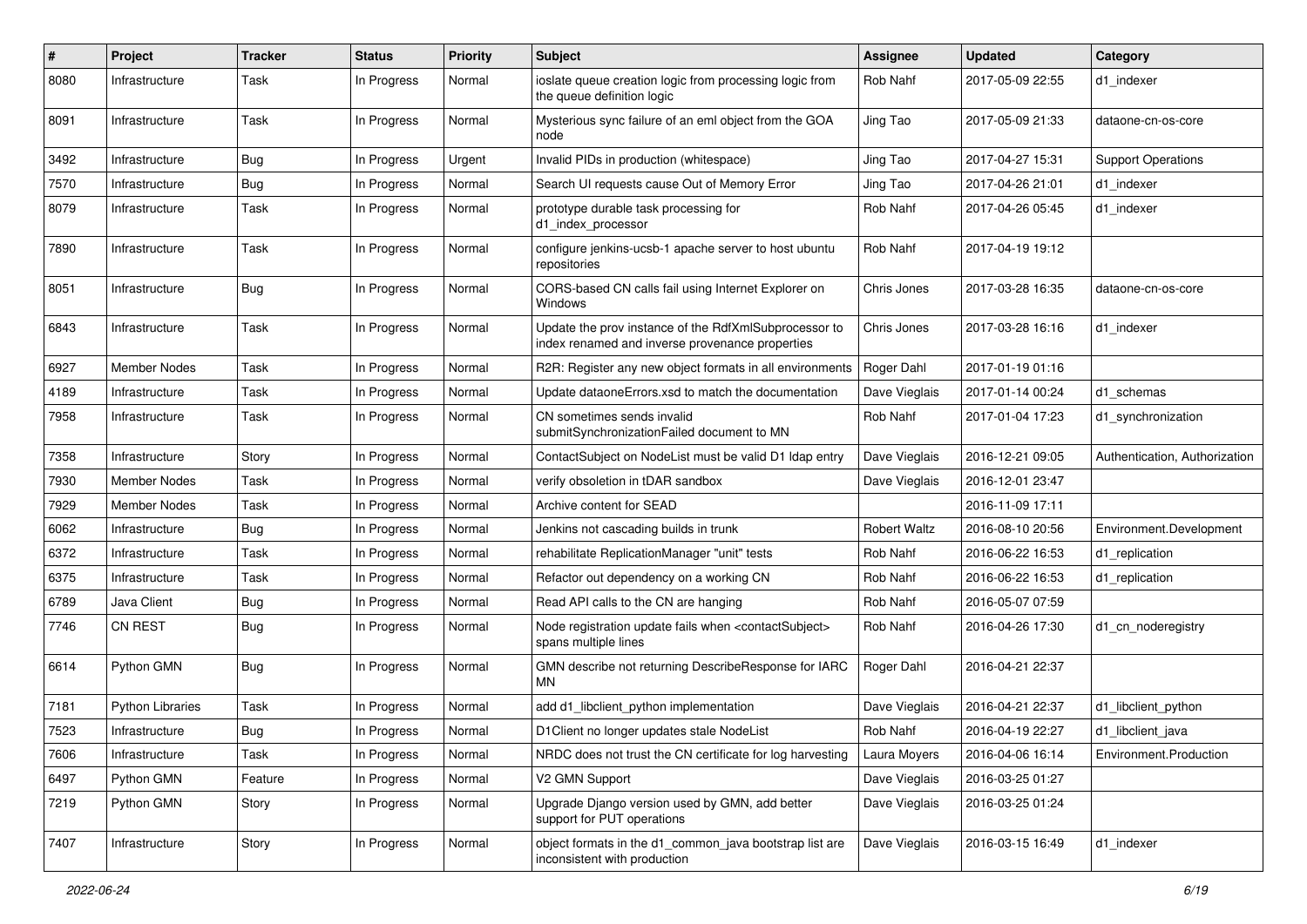| #    | Project             | <b>Tracker</b> | <b>Status</b> | <b>Priority</b> | Subject                                                                     | <b>Assignee</b>        | <b>Updated</b>   | Category                |
|------|---------------------|----------------|---------------|-----------------|-----------------------------------------------------------------------------|------------------------|------------------|-------------------------|
| 7612 | Infrastructure      | Task           | In Progress   | Normal          | Contact ORNLDAAC                                                            | Laura Moyers           | 2016-02-11 18:02 | Environment.Production  |
| 6854 | Infrastructure      | Feature        | In Progress   | Normal          | add testAssumptionFailure to run listener                                   | Rob Nahf               | 2016-01-26 22:30 | d1_integration          |
| 7498 | Search UI           | Task           | In Progress   | Normal          | Search UI deployments need to be automated                                  | Chris Jones            | 2015-11-21 00:36 | MetacatUI               |
| 5455 | Member Nodes        | Task           | In Progress   | Normal          | Contact Line Pouchard to re-open discussion about<br>PURL as a potential MN | <b>Bruce Wilson</b>    | 2015-11-19 19:17 |                         |
| 6382 | <b>Member Nodes</b> | Task           | In Progress   | Normal          | ICMBIO: Determine feasibility                                               | Laura Moyers           | 2015-11-19 17:21 |                         |
| 7466 | Infrastructure      | Task           | In Progress   | Normal          | Some objects not accessible on the CN via REST API                          | Chris Jones            | 2015-11-05 16:11 | Metacat                 |
| 7148 | OGC-Slender Node    | Task           | In Progress   | Normal          | Determine formatId for science metadata                                     | Dave Vieglais          | 2015-09-22 16:27 |                         |
| 2827 | Infrastructure      | Task           | In Progress   | Normal          | nesting groups requires schema change*                                      | Dave Vieglais          | 2015-06-25 22:00 | d1 schemas              |
| 7151 | OGC-Slender Node    | Story          | In Progress   | Normal          | Generate system metadata for content                                        | Dave Vieglais          | 2015-06-08 18:58 |                         |
| 7146 | OGC-Slender Node    | Story          | In Progress   | Normal          | Determine formatId for content retrievable from NODC<br>services            | Dave Vieglais          | 2015-06-05 13:37 |                         |
| 7102 | <b>Member Nodes</b> | Task           | In Progress   | Normal          | Create test server certificate for test.piscoweb.org                        | Dave Vieglais          | 2015-05-14 18:28 |                         |
| 6369 | Java Client         | Feature        | In Progress   | Normal          | ResourceMapFactory.parseResourceMap does not return<br>aggregated resources | Rob Nahf               | 2015-02-11 20:56 | d1_libclient_java       |
| 3721 | Java Client         | Task           | In Progress   | Normal          | add resource map validation routine to libclient java                       | Rob Nahf               | 2015-02-11 20:42 | d1_libclient_java       |
| 4671 | Java Client         | Task           | In Progress   | Normal          | suggest updating the following versions:                                    |                        | 2015-02-11 20:08 |                         |
| 4672 | Java Client         | Task           | In Progress   | Normal          | mvn dependencies: analyse shows transitive<br>dependencies:                 |                        | 2015-02-11 20:08 |                         |
| 3057 | Java Client         | Task           | In Progress   | Normal          | retest CLOSE WAIT issue once the lib client is complete.                    | Rob Nahf               | 2015-02-11 19:52 | d1 libclient java       |
| 4116 | Member Nodes        | Task           | In Progress   | Normal          | Work with FRIM to upgrade Metacat to 2.2.1 or later                         | Jing Tao               | 2015-01-23 19:02 |                         |
| 1479 | <b>CN REST</b>      | Task           | In Progress   | Normal          | Design web UI for validating newly created identities                       | Ben Leinfelder         | 2015-01-19 22:59 |                         |
| 6053 | Member Nodes        | Task           | In Progress   | Normal          | Update science metadata files to include ORNL schema<br>type                | Ranjeet<br>Devarakonda | 2014-11-24 14:57 |                         |
| 4246 | Infrastructure      | Task           | In Progress   | Normal          | Determine why cn-stage-ucsb-1 LDAP syncrepl is failing                      | Michael<br>Campfield   | 2014-10-31 17:42 | Environment.Stage1      |
| 3122 | Infrastructure      | Bug            | In Progress   | Normal          | asterisk in search term                                                     | Skye Roseboom          | 2014-10-02 18:02 | d1_mercury              |
| 2540 | Infrastructure      | Feature        | In Progress   | Normal          | add generateIdentifier() method to MNStorage API                            | Dave Vieglais          | 2014-10-02 17:54 | Documentation           |
| 2411 | Infrastructure      | <b>Bug</b>     | In Progress   | Normal          | knb MNs and CNs allow self-signed certificates to<br>connect                | Chris Jones            | 2014-10-01 22:22 | Environment.Development |
| 2956 | Infrastructure      | Task           | In Progress   | Normal          | content-checking tests for MNs entering an environment                      | Rob Nahf               | 2014-10-01 22:04 | d1_integration          |
| 1047 | Infrastructure      | Task           | In Progress   | Normal          | Write Authentication system specification                                   | Matthew Jones          | 2014-10-01 20:47 |                         |
| 1048 | Infrastructure      | Task           | In Progress   | Normal          | Write authorization system specification                                    | Matthew Jones          | 2014-10-01 20:47 |                         |
| 1061 | Infrastructure      | Task           | In Progress   | Normal          | Identify approach to IdentityMapping                                        | Matthew Jones          | 2014-10-01 20:47 |                         |
| 1159 | Infrastructure      | Task           | In Progress   | Normal          | Add description of Group creation and management to<br>design specs.        | Matthew Jones          | 2014-10-01 20:47 |                         |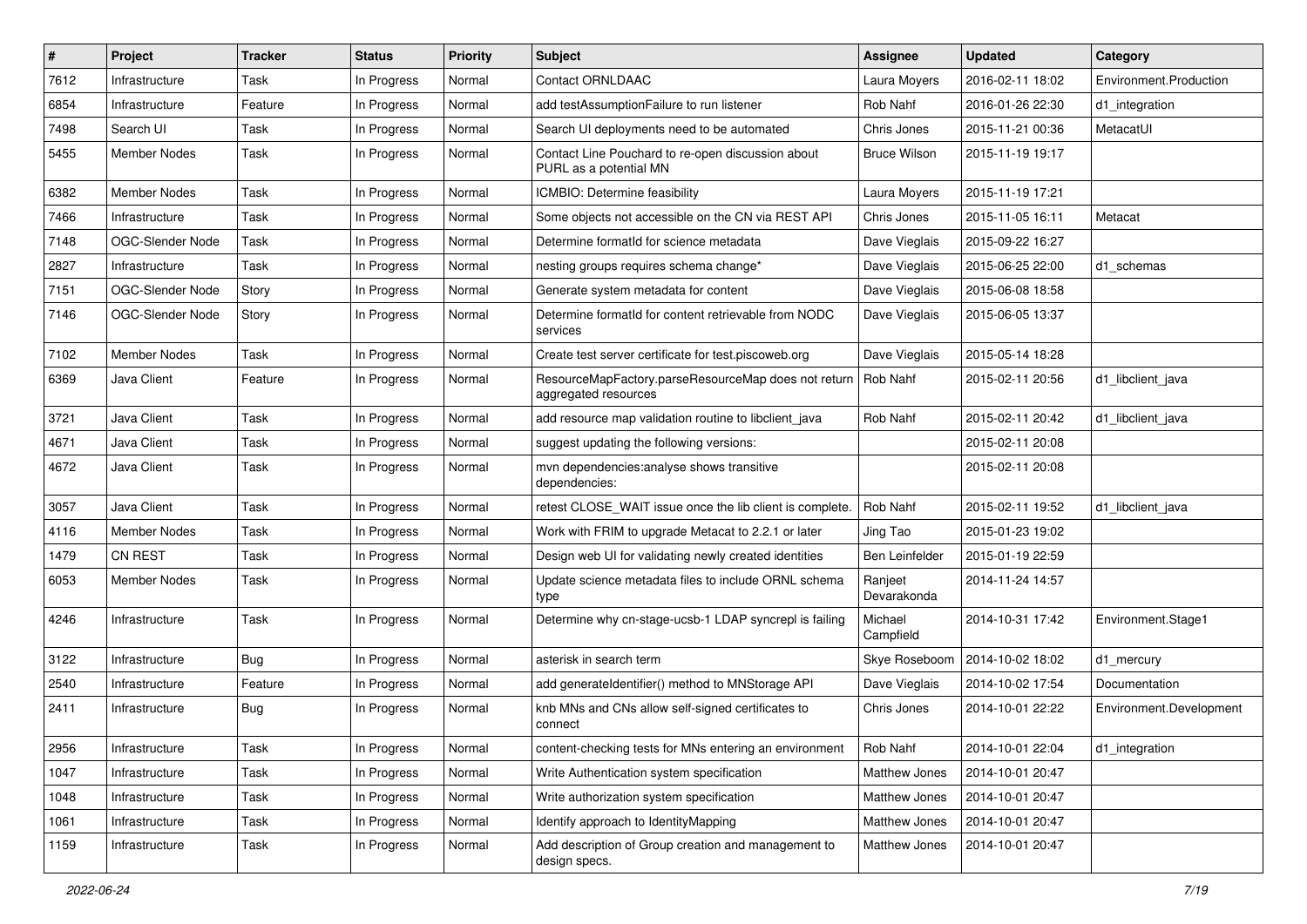| $\sharp$ | <b>Project</b>      | <b>Tracker</b> | <b>Status</b> | Priority | <b>Subject</b>                                                              | <b>Assignee</b>       | <b>Updated</b>   | Category                  |
|----------|---------------------|----------------|---------------|----------|-----------------------------------------------------------------------------|-----------------------|------------------|---------------------------|
| 1467     | Infrastructure      | Task           | In Progress   | Normal   | Complete d1_schema changes for Authz and Authn.                             | <b>Matthew Jones</b>  | 2014-10-01 20:47 | Documentation             |
| 6396     | Infrastructure      | Task           | In Progress   | Normal   | embed jetty server in d1_integration to run WebTests<br>locally             | Rob Nahf              | 2014-10-01 20:34 | MNWebChecker              |
| 4192     | Infrastructure      | Task           | In Progress   | Normal   | Notify MN implementations of the discrepancy in<br>exception definition     | Dave Vieglais         | 2014-09-24 18:28 | Management                |
| 3332     | Infrastructure      | Task           | In Progress   | Normal   | Revise use cases and add sample code                                        | Dave Vieglais         | 2014-09-24 18:27 | Documentation             |
| 4714     | Infrastructure      | Task           | In Progress   | Normal   | Refresh client certificate for MN urn:node:TFRI                             | Chris Jones           | 2014-09-24 18:14 | Environment.Production    |
| 4715     | Infrastructure      | Task           | In Progress   | Normal   | Refresh client certificate for urn:node:CLOAKN                              | Chris Jones           | 2014-09-24 18:14 |                           |
| 4716     | Infrastructure      | Task           | In Progress   | Normal   | refresh client certificate for urn:node:DRYAD                               | Chris Jones           | 2014-09-24 18:14 | Environment.Production    |
| 4719     | Infrastructure      | Task           | In Progress   | Normal   | Replace CN client certificate                                               | Chris Jones           | 2014-09-24 18:14 | Environment.Production    |
| 2585     | Infrastructure      | Task           | In Progress   | Normal   | Update Use Case 09                                                          | Skye Roseboom         | 2014-09-11 15:47 | d1_replication            |
| 6034     | Infrastructure      | Task           | In Progress   | Normal   | d1_client_cli CCI 2.0 support                                               | Roger Dahl            | 2014-08-11 16:23 | d1 client cli             |
| 6033     | Infrastructure      | Task           | In Progress   | Normal   | d1_libclient_python CCI 2.0 support                                         | Roger Dahl            | 2014-08-11 16:22 | d1_libclient_python       |
| 6025     | Infrastructure      | Task           | In Progress   | Normal   | Implement support for CCI v2.0 in Python stack                              | Roger Dahl            | 2014-08-01 15:49 |                           |
| 6026     | Infrastructure      | Task           | In Progress   | Normal   | d1_common CCI 2.0 support                                                   | Roger Dahl            | 2014-08-01 15:49 | d1_common_python          |
| 5449     | Member Nodes        | Task           | In Progress   | Normal   | Resolve resource map issues for LTER-Europe                                 | Chris Jones           | 2014-06-20 17:59 |                           |
| 4045     | Member Nodes        | Task           | In Progress   | Normal   | Conversation with Laura/Mike re USGS ScienceBase<br>planning                | Laura Moyers          | 2014-05-30 19:45 |                           |
| 3978     | Infrastructure      | Task           | In Progress   | Normal   | Add a CN reporting script that summarizes spatial data<br>for the dashboard | Chris Jones           | 2014-03-31 17:41 | d1 dashboard              |
| 4136     | Infrastructure      | Task           | In Progress   | Normal   | Make cosmetic changes to the distribution map                               | Chris Jones           | 2014-03-31 17:41 | d1 dashboard              |
| 4147     | Infrastructure      | Task           | In Progress   | Normal   | Modify d1_spatial_reporter.py to produce custom JSON<br>output              | Chris Brumgard        | 2014-03-31 17:41 | d1_cn_tools               |
| 4046     | <b>Member Nodes</b> | Task           | In Progress   | Normal   | Laura to check with Mike re USGS-NWRC planning                              | Laura Moyers          | 2013-11-03 21:43 |                           |
| 4053     | Infrastructure      | Task           | In Progress   | Normal   | Architect OPeNDAP MN                                                        | Dave Vieglais         | 2013-10-06 20:11 | mn.OPeNDAP                |
| 4052     | Infrastructure      | Story          | In Progress   | Normal   | OPeNDAP MN Story                                                            |                       | 2013-10-06 20:07 | mn.OPeNDAP                |
| 3220     | <b>Member Nodes</b> | Task           | In Progress   | Normal   | contact iEcolab to determine possible MN role                               | <b>Ben Leinfelder</b> | 2013-10-01 17:53 |                           |
| 3864     | Infrastructure      | Task           | In Progress   | Normal   | Release CCI 1.2.1 Features                                                  | Chris Jones           | 2013-09-12 20:04 | Environment.Production    |
| 3905     | Infrastructure      | Task           | In Progress   | Normal   | Sort out shell logins for splunk system                                     | <b>Bruce Wilson</b>   | 2013-08-23 13:27 | <b>Support Operations</b> |
| 3868     | Member Nodes        | Task           | In Progress   | Normal   | Verify TFRI node is running NTP                                             | Ben Leinfelder        | 2013-08-05 17:25 |                           |
| 3610     | Infrastructure      | Task           | In Progress   | Normal   | Include ESRI-specific FGDC metadata schema in object<br>format list         | Chris Jones           | 2013-07-03 00:23 | Environment.Production    |
| 3419     | Infrastructure      | Task           | In Progress   | Normal   | CNRead.describe() does not return Content-Length<br>header                  | Chris Jones           | 2013-02-21 18:41 | Metacat                   |
| 907      | Infrastructure      | Task           | In Progress   | Normal   | unify d1 integration for multiple environments and test<br>languages        | Rob Nahf              | 2012-10-16 21:34 | d1_integration            |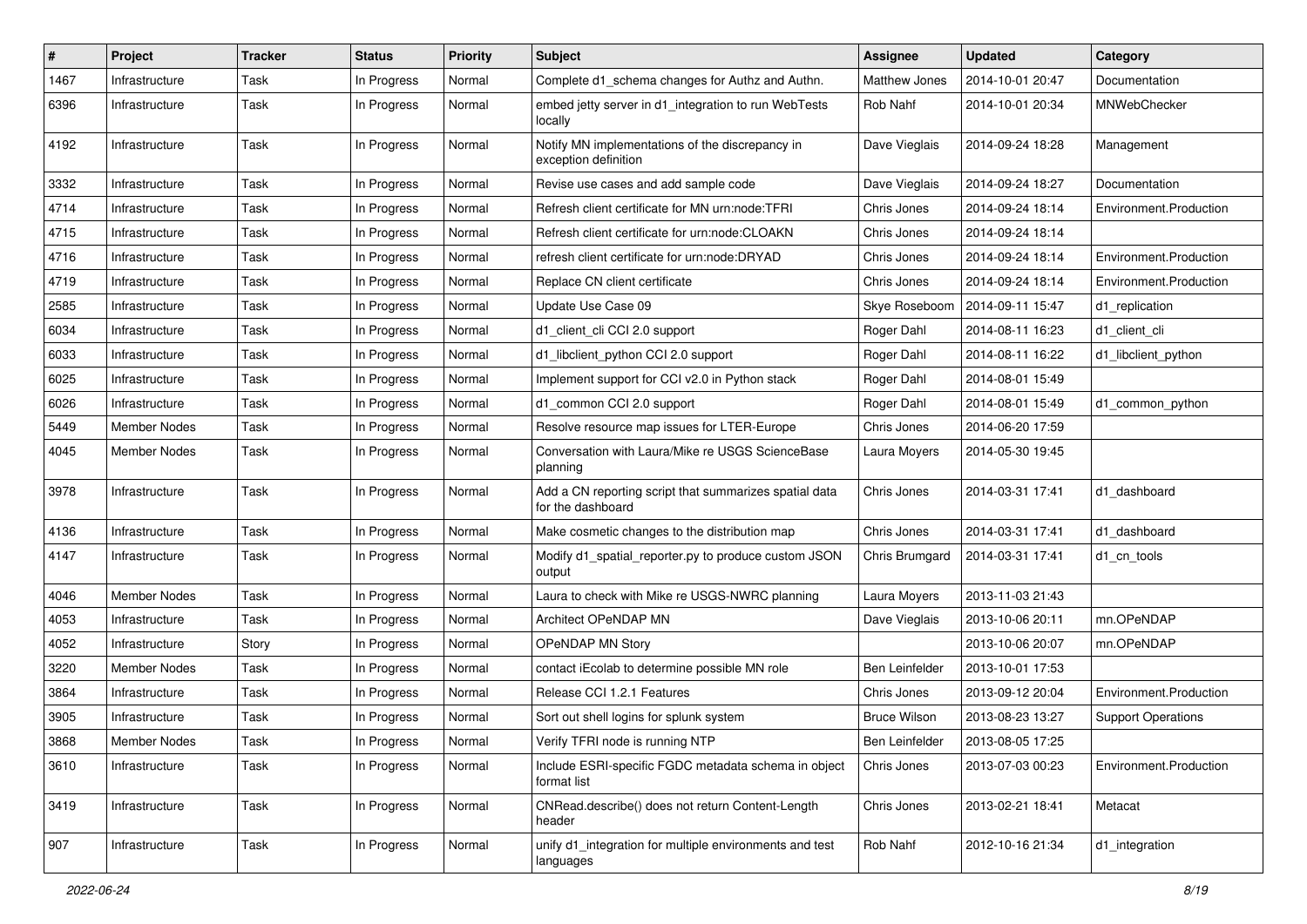| $\vert$ # | Project             | <b>Tracker</b> | <b>Status</b> | <b>Priority</b> | <b>Subject</b>                                                                                          | Assignee              | <b>Updated</b>   | Category                |
|-----------|---------------------|----------------|---------------|-----------------|---------------------------------------------------------------------------------------------------------|-----------------------|------------------|-------------------------|
| 3185      | Member Nodes        | Task           | In Progress   | Normal          | Make initial contact with FRAMES for participation as a<br>MN                                           | Dave Vieglais         | 2012-09-05 02:12 |                         |
| 3046      | Infrastructure      | Task           | In Progress   | Normal          | Create utility to update ORE maps with invalid date<br>formats                                          | <b>Ben Leinfelder</b> | 2012-08-14 23:41 |                         |
| 3114      | Infrastructure      | Task           | In Progress   | Normal          | Release D1_CLIENT_CLI and prepare for version 2                                                         | <b>Andrew Pippin</b>  | 2012-08-02 17:27 |                         |
| 3109      | Infrastructure      | Task           | In Progress   | Normal          | PISCO/LTER revision history with SBC documents                                                          | <b>Ben Leinfelder</b> | 2012-07-31 01:34 |                         |
| 2642      | Infrastructure      | Task           | In Progress   | Normal          | Try installing GMN according to the setup instructions                                                  | <b>Andrew Pippin</b>  | 2012-07-06 16:25 | d1 mn GMN               |
| 2169      | Infrastructure      | Task           | In Progress   | Normal          | Design content and layout for status page                                                               | Dave Vieglais         | 2012-03-14 20:40 | d1 monitor              |
| 1556      | Infrastructure      | Task           | In Progress   | High            | Interns mailing list                                                                                    |                       | 2011-05-12 23:02 |                         |
| 1035      | Infrastructure      | Task           | In Progress   | Normal          | Develop reference architecture documents                                                                | <b>Bruce Wilson</b>   | 2011-03-03 19:26 | Documentation           |
| 317       | Requirements        | Requirement    | In Progress   | Low             | (Requirement) Identifiers for all objects                                                               | Dave Vieglais         | 2010-03-15 22:12 |                         |
| 5835      | <b>Member Nodes</b> | Task           | Ready         | Normal          | <b>GBIF: Local Testing</b>                                                                              | Rob Nahf              | 2019-01-24 16:53 |                         |
| 3230      | Member Nodes        | MNDeployment   | Planning      | Normal          | ARM - Atmospheric Radiation Measurement member<br>node                                                  | John Evans            | 2019-11-25 20:10 |                         |
| 8839      | Member Nodes        | MNDeployment   | Planning      | Normal          | CMU KiltHub via Figshare                                                                                | Roger Dahl            | 2019-09-24 17:48 |                         |
| 7865      | <b>Member Nodes</b> | MNDeployment   | Planning      | Normal          | Hydroshare (CUAHSI)                                                                                     | John Evans            | 2019-09-17 14:33 |                         |
| 8254      | Member Nodes        | MNDeployment   | Planning      | Normal          | ABDS - Arctic Biodiversity Data Service (CAFF)                                                          | Amy Forrester         | 2019-09-17 14:31 |                         |
| 7296      | <b>Member Nodes</b> | MNDeployment   | Planning      | Normal          | GCOOS                                                                                                   | Monica Ihli           | 2018-04-16 15:53 |                         |
| 8869      | Infrastructure      | Story          | New           | Normal          | Equivalent identities show owning different amount of<br>packages.                                      | Jing Tao              | 2020-09-24 22:34 | d1 indexer              |
| 8867      | <b>CN REST</b>      | Bug            | <b>New</b>    | High            | CNCore.listChecksumAlgorithms() returns incorrect list                                                  | Jing Tao              | 2020-08-06 00:06 | d1_cn_rest              |
| 8866      | Infrastructure      | <b>Bug</b>     | <b>New</b>    | Normal          | Java client tools should set a custom user agent string                                                 |                       | 2020-07-15 22:43 |                         |
| 8864      | <b>CN REST</b>      | Story          | <b>New</b>    | Normal          | Sychronization does not register authoritative replica<br>entry correctly                               | Jing Tao              | 2020-06-19 21:59 | d1 synchronization      |
| 8862      | Infrastructure      | Story          | New           | Normal          | Deploy a new dataone-cn-rest release                                                                    | Jing Tao              | 2020-04-23 16:24 |                         |
| 8817      | Infrastructure      | Task           | New           | Normal          | Configure sitemaps on the CN                                                                            | Jing Tao              | 2020-03-12 18:30 |                         |
| 8860      | CN REST             | <b>Bug</b>     | New           | Normal          | /token endpoint doesn't set a content-type and character<br>encoding                                    |                       | 2020-02-29 01:00 | d1 portal               |
| 8858      | Infrastructure      | Task           | New           | Normal          | Update CN Apache configs in version control with<br>directives to support sitemaps                      | <b>Bryce Mecum</b>    | 2020-02-24 19:26 |                         |
| 8857      | Infrastructure      | Story          | <b>New</b>    | Normal          | D1Client.getCN() always get the production cn on the CN<br>Tomcat context                               | Jing Tao              | 2019-12-13 00:34 | dataone-cn-rest-service |
| 8856      | Infrastructure      | Story          | New           | Normal          | Put the system metadata part ahead of the object part<br>when d1_client_python constructs the multipart |                       | 2019-11-22 18:31 | d1_python               |
| 8855      | Infrastructure      | Story          | New           | Normal          | Put the system metadata part ahead of the object part<br>when d1 client r constructs the multipart      | <b>Matthew Jones</b>  | 2019-11-22 18:29 | d1_client_r             |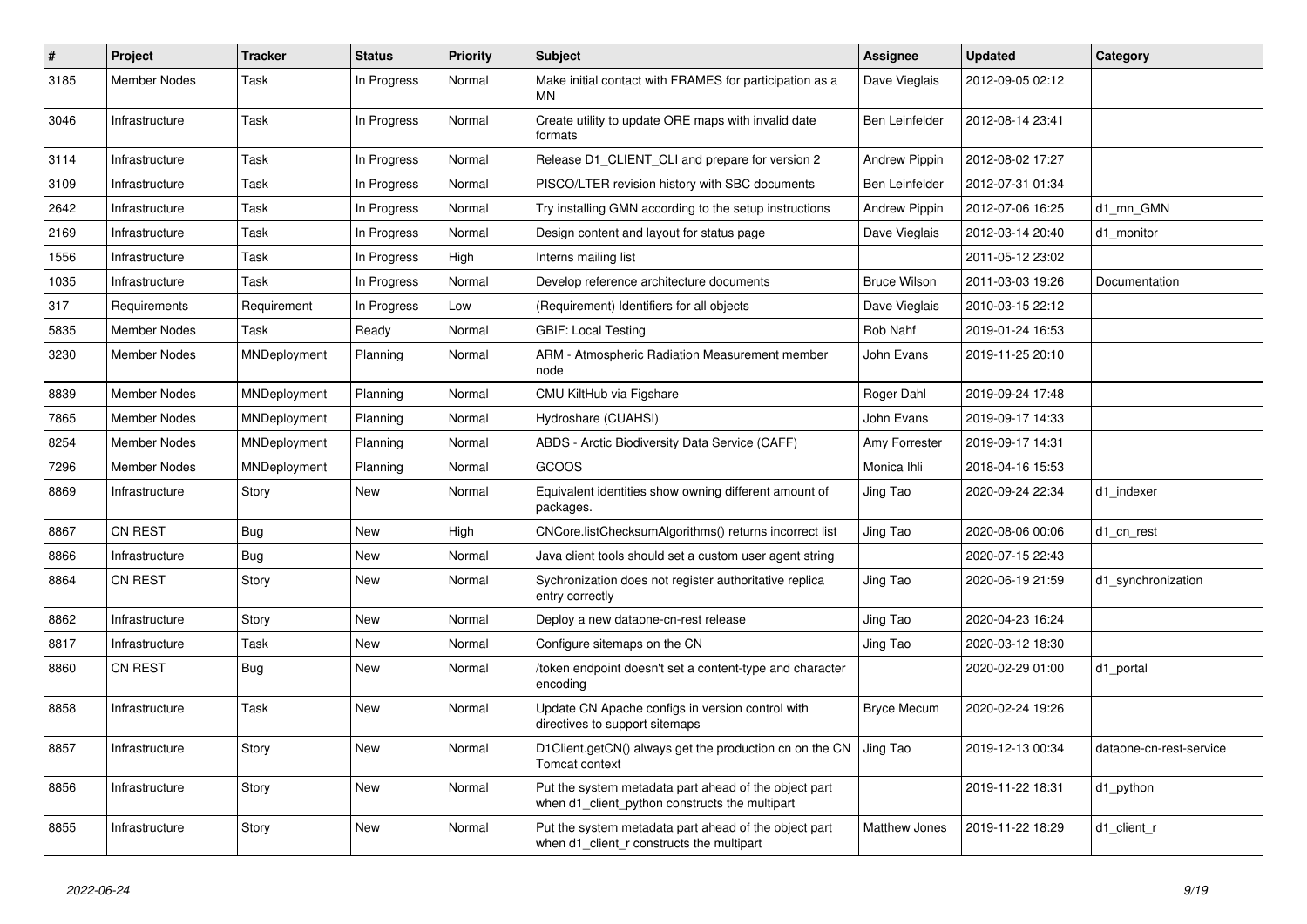| #    | Project             | <b>Tracker</b> | <b>Status</b> | <b>Priority</b> | Subject                                                                                                  | <b>Assignee</b>    | <b>Updated</b>   | Category           |
|------|---------------------|----------------|---------------|-----------------|----------------------------------------------------------------------------------------------------------|--------------------|------------------|--------------------|
| 8854 | Infrastructure      | Story          | New           | Normal          | Put the system metadata part ahead of the object part<br>when d1_libclient_java constructs the multipart | Jing Tao           | 2019-11-22 18:25 | d1 libclient java  |
| 8853 | Infrastructure      | Story          | New           | Normal          | Make cn.resolve smarter                                                                                  |                    | 2019-11-15 16:50 |                    |
| 8851 | Infrastructure      | Story          | New           | Normal          | CN sends error doc with "pid" to v2 endpoint                                                             | Jing Tao           | 2019-11-06 22:31 | d1_synchronization |
| 8849 | Infrastructure      | Story          | New           | Normal          | During sync, the CN does not detect error returned from<br>getChecksum()                                 | Jing Tao           | 2019-11-06 22:07 |                    |
| 8850 | Infrastructure      | <b>Bug</b>     | New           | Normal          | v2.3.11 RdfXmlSubprocessor /<br>HttpService.getDocumentBySeriesId can be wrong                           | Jing Tao           | 2019-11-06 18:32 | d1_indexer         |
| 8848 | Infrastructure      | Story          | <b>New</b>    | Normal          | A minor difference of annotation index between CN and<br>ΜN                                              |                    | 2019-11-01 21:37 |                    |
| 8844 | Member Nodes        | Bug            | New           | Normal          | Server certificate is expired                                                                            |                    | 2019-10-08 18:27 |                    |
| 8846 | Member Nodes        | <b>Bug</b>     | New           | Normal          | TFRI node unresponsive                                                                                   |                    | 2019-10-08 15:26 |                    |
| 8845 | Member Nodes        | <b>Bug</b>     | <b>New</b>    | Normal          | Server is returning a 500 error.                                                                         |                    | 2019-10-08 15:20 |                    |
| 8843 | Member Nodes        | <b>Bug</b>     | New           | Normal          | Server certificate is expired                                                                            |                    | 2019-10-08 15:14 |                    |
| 8842 | Infrastructure      | Story          | New           | Normal          | Some exceptions in Metacat                                                                               |                    | 2019-09-19 17:53 |                    |
| 8841 | Infrastructure      | Story          | New           | Normal          | Solr Index processor don't parse the attributes on the<br>otherEntity on an EML object                   | Jing Tao           | 2019-09-10 22:41 | d1 indexer         |
| 8829 | <b>Member Nodes</b> | Task           | New           | High            | get DKAN connected to GMN                                                                                | John Evans         | 2019-09-03 13:24 |                    |
| 8837 | Infrastructure      | Story          | <b>New</b>    | Normal          | Merge the changes from metacat's<br>feature-project-indexing branch to<br>d1_cn_index_processor          | Jing Tao           | 2019-08-16 17:18 | d1 indexer         |
| 8755 | Infrastructure      | Task           | New           | Normal          | Expand EML indexing support for EML 2.2                                                                  | <b>Bryce Mecum</b> | 2019-08-15 01:50 |                    |
| 8835 | Member Nodes        | Story          | New           | Normal          | Add ability for scanner to stop after a certain number of<br>errors                                      | John Evans         | 2019-08-12 19:16 |                    |
| 8833 | <b>Member Nodes</b> | Story          | New           | Normal          | Problems utilizing pyshacl within SlenderNodes                                                           | John Evans         | 2019-08-09 18:20 |                    |
| 8830 | Member Nodes        | Task           | New           | Normal          | <b>Requirements Analysis</b>                                                                             | John Evans         | 2019-08-06 14:44 |                    |
| 8832 | Member Nodes        | Story          | New           | Normal          | Conflict between pyshacl and owlr on ubuntu                                                              | John Evans         | 2019-08-05 19:32 |                    |
| 8831 | Member Nodes        | Story          | New           | Normal          | Import error with schema org.data                                                                        | John Evans         | 2019-08-05 18:57 |                    |
| 8670 | <b>Member Nodes</b> | Task           | New           | Normal          | FEMC - upgrade GMN 2.3.7 to 3.0.4                                                                        | Roger Dahl         | 2019-08-02 18:22 |                    |
| 8827 | Infrastructure      | <b>Bug</b>     | <b>New</b>    | Normal          | synchronization doesn't update<br>dateSystemMetadataModified if that's the only field that<br>changed    | Rob Nahf           | 2019-07-11 21:26 | d1_synchronization |
| 8823 | Infrastructure      | Story          | New           | High            | Recent Apache and OpenSSL combinations break<br>connectivity on Ubuntu 18.04                             | Dave Vieglais      | 2019-06-19 02:43 |                    |
| 8822 | Infrastructure      | <b>Bug</b>     | New           | Low             | Account queries in STAGE-2 failing from web browser                                                      |                    | 2019-06-19 01:44 |                    |
| 8821 | Infrastructure      | <b>Bug</b>     | New           | Normal          | Object doi:10.18739/A2610VR7Z fails to index on CN                                                       | Jing Tao           | 2019-06-19 00:06 |                    |
| 8819 | Member Nodes        | Story          | New           | Normal          | IEDA documents not in DataONE                                                                            |                    | 2019-06-13 19:20 |                    |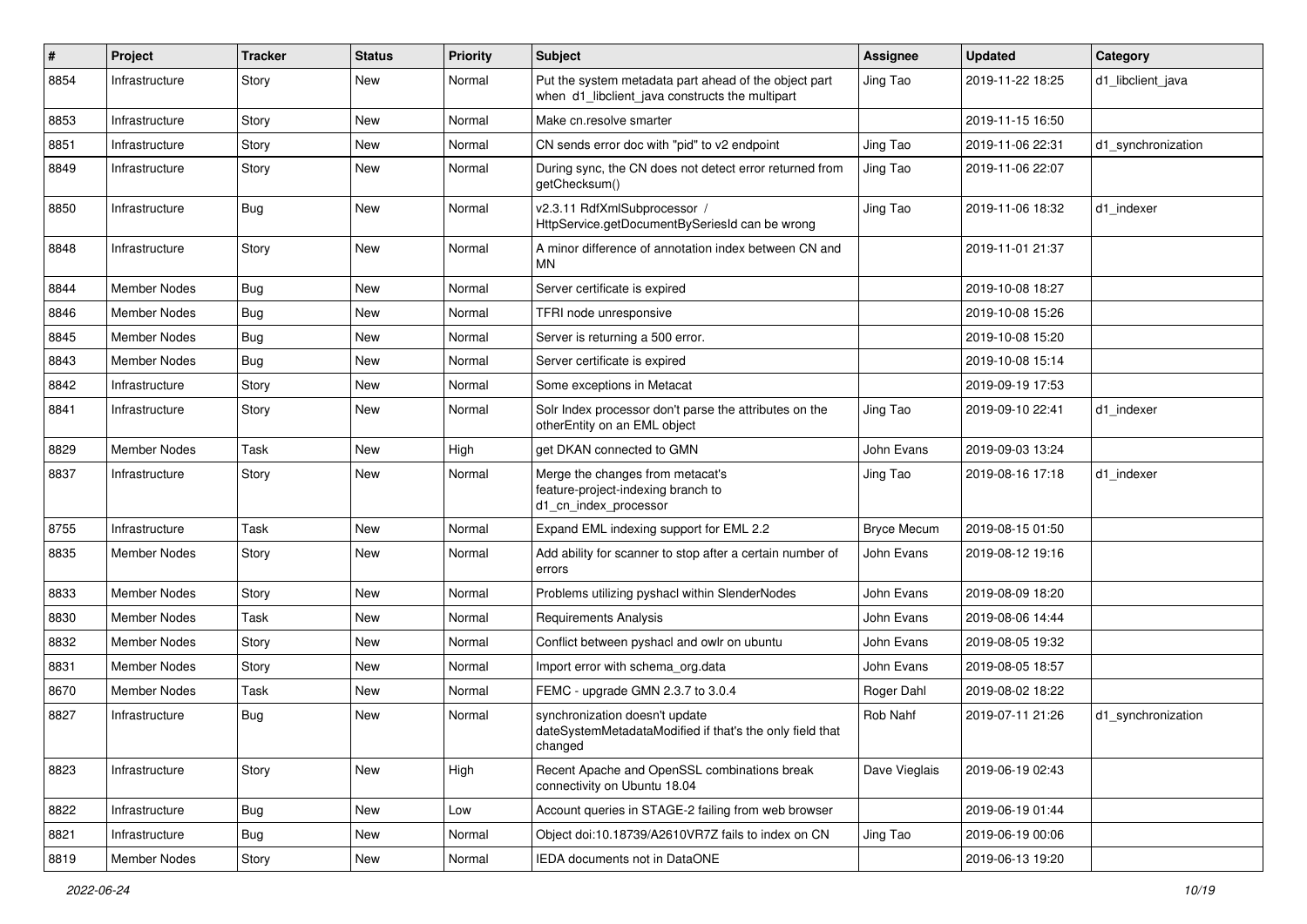| #    | Project             | <b>Tracker</b> | <b>Status</b> | <b>Priority</b> | <b>Subject</b>                                                                    | <b>Assignee</b> | <b>Updated</b>   | Category               |
|------|---------------------|----------------|---------------|-----------------|-----------------------------------------------------------------------------------|-----------------|------------------|------------------------|
| 8815 | Infrastructure      | <b>Bug</b>     | <b>New</b>    | Normal          | Investigate and fix failed sync/harvest of<br>doi:10.18739/A2CH48                 |                 | 2019-06-04 23:26 |                        |
| 8811 | Infrastructure      | Task           | New           | Normal          | Merge 2.3.9 changes to trunk                                                      | Jing Tao        | 2019-05-21 13:06 |                        |
| 8810 | <b>CN REST</b>      | Task           | New           | Normal          | Verify configuration of portal certificates                                       |                 | 2019-05-21 13:00 |                        |
| 8809 | <b>CN REST</b>      | Task           | New           | Normal          | Adjust portal properties for certificate configuration                            |                 | 2019-05-21 12:57 |                        |
| 8808 | Infrastructure      | Task           | New           | Normal          | Remove old versions of Tomcat                                                     |                 | 2019-05-21 12:49 |                        |
| 8807 | Infrastructure      | Task           | <b>New</b>    | Normal          | remove old versions of postgres                                                   |                 | 2019-05-21 12:47 |                        |
| 8806 | Infrastructure      | Story          | New           | Normal          | Cleanup from OS upgrades                                                          |                 | 2019-05-21 12:45 |                        |
| 8796 | Infrastructure      | Story          | <b>New</b>    | Normal          | Various issues with service access after upgrade to 18.04                         | Jing Tao        | 2019-05-21 12:38 |                        |
| 8804 | Infrastructure      | Task           | New           | Normal          | Add Idap backup config to cn os-core                                              | Dave Vieglais   | 2019-05-21 12:32 | dataone-cn-os-core     |
| 8683 | Member Nodes        | Story          | New           | Normal          | USGS SDC: redeploy as a v2 Slender Node with GMN                                  | John Evans      | 2019-05-15 14:03 |                        |
| 8749 | <b>CN REST</b>      | Story          | New           | Normal          | Fix log aggregation events from the CN without<br>associated CN IPs               | Dave Vieglais   | 2019-05-01 22:25 |                        |
| 8793 | Infrastructure      | Task           | <b>New</b>    | Normal          | Replace ONEMercury installation                                                   |                 | 2019-05-01 14:04 |                        |
| 8792 | Infrastructure      | Task           | <b>New</b>    | Normal          | Create landing page for redirection from ONEMercury                               |                 | 2019-05-01 14:03 |                        |
| 8791 | Infrastructure      | Story          | New           | Normal          | Complete deprecation of ONEMercury interface                                      | Rob Nahf        | 2019-05-01 14:00 | d1_mercury             |
| 8783 | Infrastructure      | <b>Bug</b>     | New           | Normal          | synchronization re-created 26k map entries in<br>SyncQueueFacade.nodeIdRoundRobin | Rob Nahf        | 2019-04-02 20:10 | d1 synchronization     |
| 8780 | Infrastructure      | Feature        | New           | Normal          | Develop support for DataCite 4.0 and 4.1 and 4.2                                  | Dave Vieglais   | 2019-03-30 20:38 | d1 indexer             |
| 8779 | Infrastructure      | Story          | <b>New</b>    | Normal          | ForesiteResourceMap performance issue                                             | Rob Nahf        | 2019-03-25 18:48 | d1 indexer             |
| 8782 | Infrastructure      | Story          | New           | Normal          | Upgrade OS to Ubuntu 18.04 on CNs                                                 | Jing Tao        | 2019-03-22 18:12 |                        |
| 8777 | <b>CN REST</b>      | Task           | <b>New</b>    | Normal          | Configure CN to audit objects greater than 1GB                                    | Chris Jones     | 2019-03-13 20:50 | d1 replication auditor |
| 8778 | <b>CN REST</b>      | Task           | New           | Normal          | Ensure SystemMetadata replica auditing updates are<br>saved and broadcast         | Chris Jones     | 2019-03-12 16:54 | d1 replication auditor |
| 8776 | CN REST             | Task           | <b>New</b>    | Normal          | Set valid replica status to completed                                             | Chris Jones     | 2019-03-12 15:57 | d1 replication auditor |
| 8774 | Infrastructure      | Decision       | New           | Normal          | Add new CN format for MPEG-2 or update video/mpeg<br>format to cover MPEG-2       |                 | 2019-03-08 16:03 |                        |
| 8622 | <b>Member Nodes</b> | Bug            | <b>New</b>    | High            | IOE repository is not responding                                                  | Amy Forrester   | 2019-03-05 20:54 |                        |
| 8676 | Member Nodes        | Task           | New           | Normal          | NRDC -GMN upgrade 2.4.2 to 3.0.4                                                  | Roger Dahl      | 2019-03-05 20:43 |                        |
| 8668 | Member Nodes        | Task           | New           | Normal          | MPC- upgrade GMN version 1.2.10 to 3.0.4                                          | Roger Dahl      | 2019-03-05 20:35 |                        |
| 8771 | CN REST             | Story          | New           | Normal          | Issue with LDAP when updating `nodeReplicationPolicy`                             | Dave Vieglais   | 2019-03-05 19:43 | d1_cn_rest             |
| 8770 | CN REST             | Story          | New           | Normal          | Issue with CN handling of encoded identifiers in object/<br>meta/ node/, others?  | Jing Tao        | 2019-03-05 19:37 | d1_cn_rest             |
| 8681 | Member Nodes        | Task           | New           | Normal          | NCEI - install new GMN                                                            | Roger Dahl      | 2019-03-05 18:20 |                        |
| 8053 | Infrastructure      | Feature        | New           | Normal          | add funding award number to index                                                 | Peter Slaughter | 2019-03-04 19:36 | dataone-cn-index       |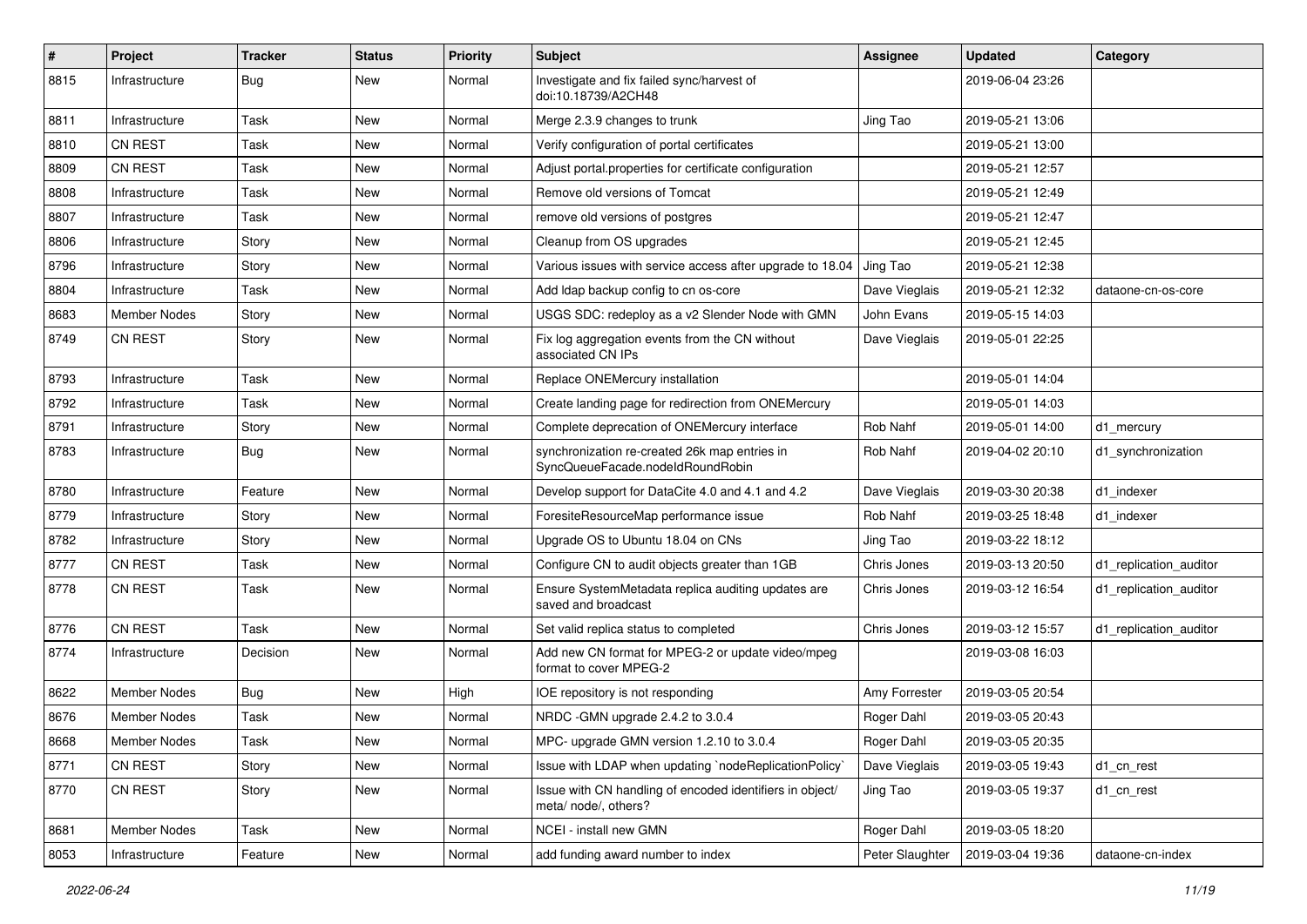| #    | Project             | <b>Tracker</b> | <b>Status</b> | <b>Priority</b> | Subject                                                                                                                       | <b>Assignee</b>    | <b>Updated</b>   | Category                  |
|------|---------------------|----------------|---------------|-----------------|-------------------------------------------------------------------------------------------------------------------------------|--------------------|------------------|---------------------------|
| 8043 | Infrastructure      | Bug            | New           | Normal          | The origin field for EML documents isn't properly<br>extracted when references are used                                       | Jing Tao           | 2019-02-12 18:45 | d1 indexer                |
| 8762 | Infrastructure      | Story          | New           | Normal          | Add new formats to CN                                                                                                         |                    | 2019-02-07 20:03 |                           |
| 5841 | <b>Member Nodes</b> | Task           | New           | Normal          | <b>GBIF: SSL Certificates</b>                                                                                                 |                    | 2019-01-28 14:40 |                           |
| 5838 | <b>Member Nodes</b> | Story          | <b>New</b>    | Normal          | <b>GBIF: Testing</b>                                                                                                          |                    | 2019-01-28 14:39 |                           |
| 5899 | Member Nodes        | Task           | New           | Normal          | GBIF: Create news item                                                                                                        | Amy Forrester      | 2019-01-24 17:10 |                           |
| 5867 | Member Nodes        | Story          | New           | Normal          | GBIF: Registration in Production environment                                                                                  |                    | 2019-01-24 17:08 |                           |
| 8736 | Infrastructure      | Story          | New           | Normal          | Decouple the index generator to the hazelcast system<br>metadata map                                                          |                    | 2019-01-22 19:27 | d1_indexer                |
| 8366 | Infrastructure      | Story          | New           | Normal          | Migrate jenkins continuous integration from UNM to<br><b>UCSB</b>                                                             | Dave Vieglais      | 2019-01-22 19:26 | <b>Support Operations</b> |
| 8367 | Infrastructure      | Story          | New           | Normal          | Duplicate jenkins jobs from UNM to UCSB                                                                                       | Dave Vieglais      | 2019-01-22 19:25 | <b>Support Operations</b> |
| 8368 | Infrastructure      | Story          | New           | Normal          | Update backup strategy for jenkins job configurations to<br>subversion                                                        | Dave Vieglais      | 2019-01-22 19:25 | <b>Support Operations</b> |
| 8740 | <b>CN REST</b>      | Bug            | New           | Normal          | CN resolve service returning 404 for some pids                                                                                |                    | 2019-01-22 18:41 | cn metacat                |
| 8756 | <b>CN REST</b>      | Story          | New           | Normal          | Ensure replica auditor is effective                                                                                           | Chris Jones        | 2019-01-15 21:00 | d1 replication auditor    |
| 8757 | <b>CN REST</b>      | Story          | New           | Normal          | Fix getChecksum() in MNAuditTask to use dynamic<br>checksum algorithms                                                        | Chris Jones        | 2019-01-14 19:48 | d1_replication_auditor    |
| 8758 | Infrastructure      | Story          | New           | Normal          | Index replicationStatus field                                                                                                 | Jing Tao           | 2019-01-14 18:00 | d1_indexer                |
| 8582 | <b>CN REST</b>      | Story          | New           | Normal          | Replica Auditing service is throwing errors                                                                                   | Jing Tao           | 2019-01-14 16:40 | d1 replication auditor    |
| 8753 | Infrastructure      | Task           | <b>New</b>    | Normal          | Add support for EML 2.2 (indexing, view)                                                                                      | <b>Bryce Mecum</b> | 2018-12-19 00:54 |                           |
| 8754 | Infrastructure      | Task           | New           | Normal          | Add EML 2.2 to CN formats list                                                                                                | <b>Bryce Mecum</b> | 2018-12-19 00:54 |                           |
| 8737 | Infrastructure      | Story          | New           | Normal          | Submitters and rights-holders with group permissions<br>can't be granted authorization when the sync process<br>validates sid | Jing Tao           | 2018-11-28 17:12 | d1 synchronization        |
| 8747 | Infrastructure      | Task           | New           | Normal          | Adjust package configuration to persist changes between<br>updates                                                            | Dave Vieglais      | 2018-11-16 17:32 |                           |
| 8746 | Infrastructure      | Task           | New           | Normal          | Require email address from user when logging in via<br>ORCID                                                                  |                    | 2018-11-16 05:57 |                           |
| 8742 | Member Nodes        | Task           | New           | Normal          | GMN upgrade from 2.4.1 to 3.2.0                                                                                               | Roger Dahl         | 2018-11-13 19:14 |                           |
| 8734 | Infrastructure      | Story          | New           | Normal          | Hazelcast shutdown tied to out of memory exception!                                                                           | Rob Nahf           | 2018-10-18 16:55 | Metacat                   |
| 8733 | CN REST             | <b>Bug</b>     | New           | Normal          | Exception handling in ForesiteResourceMap needs<br>improvement                                                                | Jing Tao           | 2018-10-12 20:09 | d1_cn_index_processor     |
| 8729 | Member Nodes        | Task           | New           | Normal          | <b>Requirements Analysis</b>                                                                                                  |                    | 2018-10-11 17:24 |                           |
| 8730 | Member Nodes        | Task           | New           | Normal          | Plan the Implementation (NCAR)                                                                                                |                    | 2018-10-11 17:21 |                           |
| 8731 | Infrastructure      | <b>Bug</b>     | New           | Normal          | Indexing solr client method is building query with too<br>many ORs, causing errors                                            | Rob Nahf           | 2018-10-04 22:25 | d1_indexer                |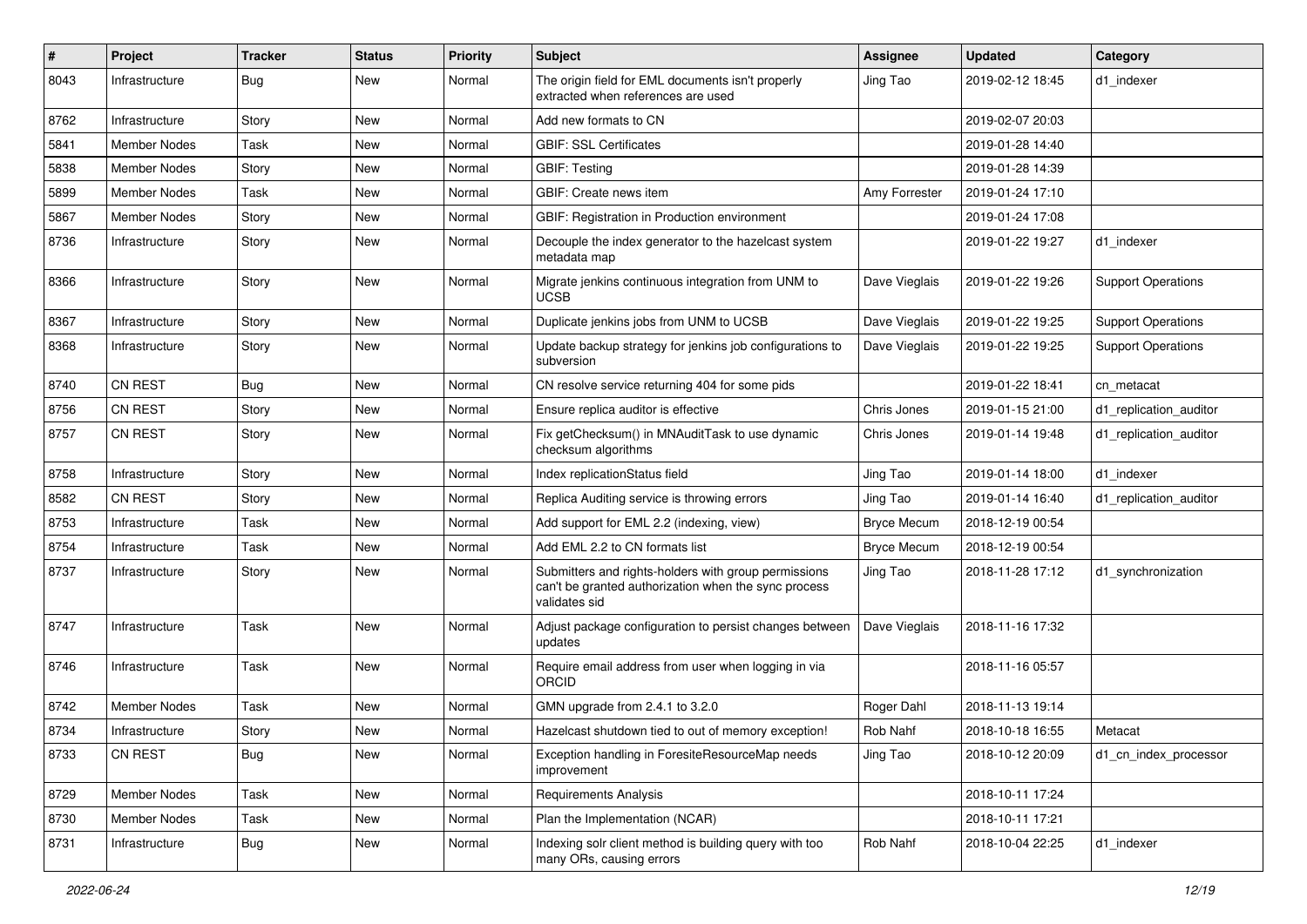| #    | Project             | <b>Tracker</b> | <b>Status</b> | <b>Priority</b> | <b>Subject</b>                                                                                                    | Assignee      | <b>Updated</b>   | Category           |
|------|---------------------|----------------|---------------|-----------------|-------------------------------------------------------------------------------------------------------------------|---------------|------------------|--------------------|
| 8506 | Infrastructure      | Task           | <b>New</b>    | Normal          | Identify ISO metadata terms appropriate for population of<br>data citation elements of the solr search index      |               | 2018-10-04 18:17 |                    |
| 8722 | Infrastructure      | <b>Bug</b>     | <b>New</b>    | High            | Object in search index but systemmetadata is not<br>available.                                                    | Jing Tao      | 2018-10-03 17:48 |                    |
| 8724 | Infrastructure      | <b>Bug</b>     | <b>New</b>    | Normal          | index out of bounds error in PortalCertificateManager                                                             | Rob Nahf      | 2018-10-02 19:11 | d1 portal          |
| 8723 | <b>Member Nodes</b> | Task           | <b>New</b>    | Low             | (DAR: Implemented IP Whitelisting on tDAR systems)<br>Impacts to reporting                                        | Amy Forrester | 2018-10-02 16:51 |                    |
| 8702 | Infrastructure      | Story          | <b>New</b>    | Normal          | <b>Indexing Refactor Strategy</b>                                                                                 | Rob Nahf      | 2018-09-24 18:05 | d1 indexer         |
| 8703 | Infrastructure      | Task           | <b>New</b>    | Normal          | test the cleaned up indexer in DEV                                                                                | Rob Nahf      | 2018-09-24 18:05 | d1 indexer         |
| 8363 | Infrastructure      | Story          | <b>New</b>    | Normal          | indexer shutdown generates index tasks                                                                            | Rob Nahf      | 2018-09-24 15:25 | d1 indexer         |
| 3675 | Infrastructure      | Bug            | <b>New</b>    | High            | package relationships not available for archived objects                                                          | Rob Nahf      | 2018-09-21 21:01 | d1 indexer         |
| 8698 | CN REST             | Bug            | <b>New</b>    | Normal          | CN Performance degradation                                                                                        |               | 2018-09-13 21:05 | d1 cn rest         |
| 8697 | <b>Member Nodes</b> | Task           | <b>New</b>    | Normal          | ESSDIVE: anonymous download issue                                                                                 | Chris Jones   | 2018-09-13 19:40 |                    |
| 8696 | Infrastructure      | <b>Bug</b>     | <b>New</b>    | Urgent          | double indexing of a resource map and another not<br>processed because of resource contention (lock) on<br>member | Rob Nahf      | 2018-09-12 00:22 | d1 indexer         |
| 8673 | <b>Member Nodes</b> | Task           | <b>New</b>    | Normal          | Pangaea- GMN upgrade from 2.4.0 to 3.0.4                                                                          | Roger Dahl    | 2018-09-04 18:48 |                    |
| 7979 | Member Nodes        | Task           | <b>New</b>    | Normal          | GINA: Configure SSL Certificates for Testing<br>Environment                                                       | Amy Forrester | 2018-08-31 15:23 |                    |
| 7986 | <b>Member Nodes</b> | Task           | <b>New</b>    | Normal          | GINA: Configure SSL Certificates for Production                                                                   | Amy Forrester | 2018-08-31 15:22 |                    |
| 8686 | Infrastructure      | <b>Bug</b>     | <b>New</b>    | Normal          | d1-index-task-processor failed with NPE                                                                           | Rob Nahf      | 2018-08-24 01:35 | d1 indexer         |
| 8685 | <b>Member Nodes</b> | Task           | New           | Normal          | ONEShare - GMN upgrade 2.4.2 to 3.0.4                                                                             | Roger Dahl    | 2018-08-23 17:18 |                    |
| 8672 | Member Nodes        | Task           | <b>New</b>    | Normal          | CDL - upgrade GMN 2.4.0 to 3.0.4                                                                                  | Roger Dahl    | 2018-08-23 17:13 |                    |
| 8646 | <b>Member Nodes</b> | Task           | <b>New</b>    | Normal          | (cyverse) Formal Announcement                                                                                     |               | 2018-07-19 18:31 |                    |
| 8601 | Infrastructure      | Decision       | <b>New</b>    | Normal          | Decide on a URI space for DataONE resources                                                                       |               | 2018-07-18 21:42 |                    |
| 8504 | Infrastructure      | Story          | <b>New</b>    | Normal          | Support creation of data citation record from solr record                                                         | Monica Ihli   | 2018-07-17 23:06 | d1 indexer         |
| 8657 | Log Reporting       | <b>Bug</b>     | <b>New</b>    | Normal          | Log aggregation service not recording logs for the MNs -<br>urn:node:TDAR and urn:node:OTS_NDC                    |               | 2018-07-16 21:36 | d1 log aggregation |
| 8655 | Infrastructure      | <b>Bug</b>     | <b>New</b>    | High            | Synchronization died with OOM                                                                                     |               | 2018-07-13 11:24 |                    |
| 8645 | <b>Member Nodes</b> | Task           | <b>New</b>    | Normal          | (Cyverse) Mutual acceptance                                                                                       | Amy Forrester | 2018-07-05 14:26 |                    |
| 8644 | <b>Member Nodes</b> | Task           | <b>New</b>    | Normal          | (Cyverse) Register in Production                                                                                  |               | 2018-07-05 14:25 |                    |
| 8643 | <b>Member Nodes</b> | Task           | <b>New</b>    | Normal          | (Cyverse) Implement in Production Environment                                                                     |               | 2018-07-05 14:25 |                    |
| 8642 | Infrastructure      | Bug            | <b>New</b>    | Normal          | Replication tasks apparently not deleted from backing<br>store in a timely fashion                                | Dave Vieglais | 2018-07-05 12:11 | d1 replication     |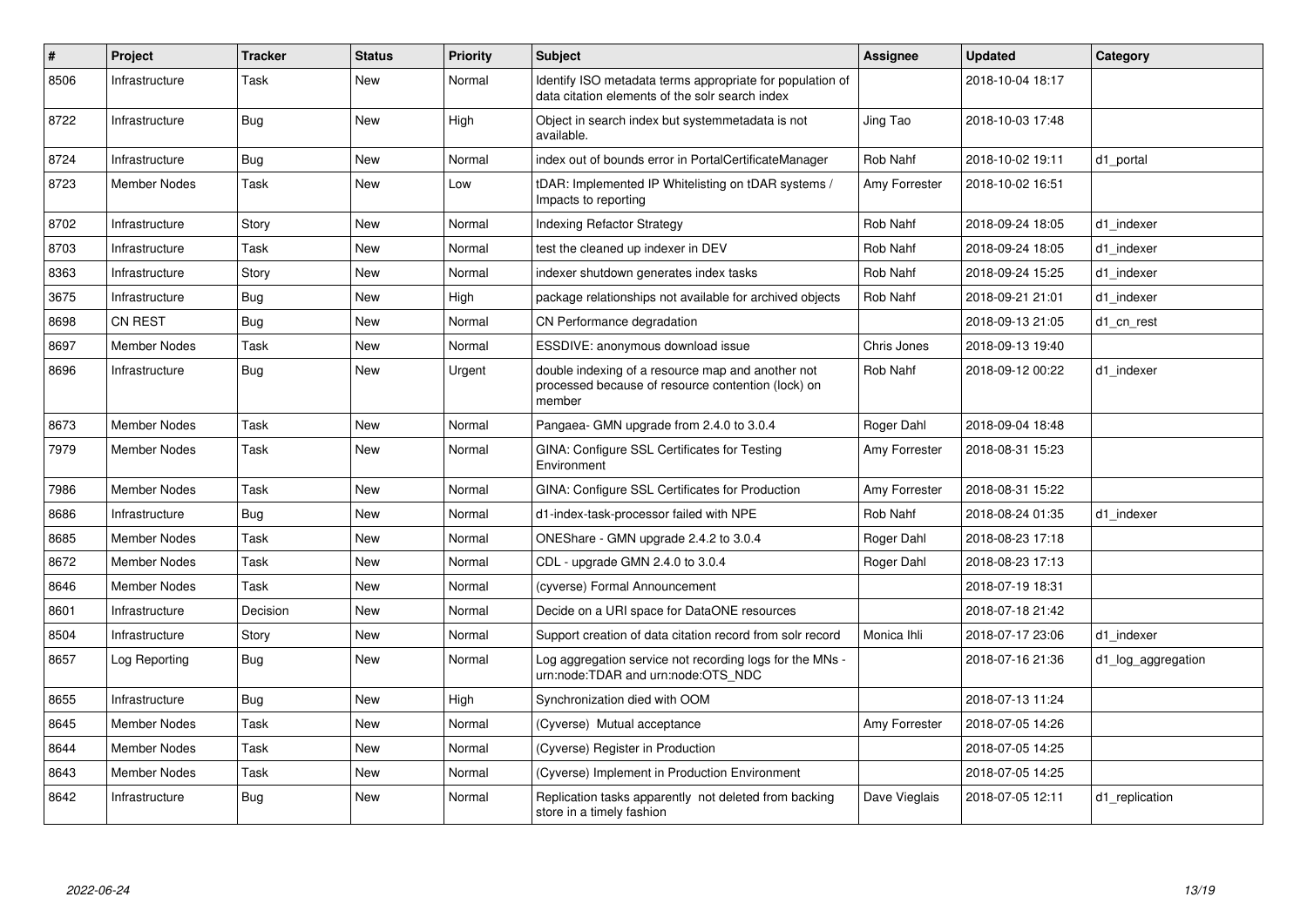| $\pmb{\#}$ | Project             | <b>Tracker</b> | <b>Status</b> | <b>Priority</b> | <b>Subject</b>                                                                                                                     | <b>Assignee</b>    | <b>Updated</b>   | Category            |
|------------|---------------------|----------------|---------------|-----------------|------------------------------------------------------------------------------------------------------------------------------------|--------------------|------------------|---------------------|
| 8641       | Infrastructure      | Bug            | New           | Normal          | Any change to SystemMetadata causes a new replication<br>task to be generated without consideration of the object<br>replicability | Chris Jones        | 2018-07-04 12:28 | d1 replication      |
| 8640       | Infrastructure      | Bug            | New           | Normal          | Replication includes "down" nodes as replication targets                                                                           | Chris Jones        | 2018-07-04 11:29 | d1_replication      |
| 8639       | Infrastructure      | Story          | New           | Normal          | Replication performance is too slow to service demand                                                                              | Chris Jones        | 2018-07-04 11:18 | d1_replication      |
| 8564       | Member Nodes        | Story          | New           | Normal          | (CyVerse) Testing & Development                                                                                                    | Rob Nahf           | 2018-07-02 19:56 |                     |
| 8635       | Member Nodes        | Task           | New           | Normal          | DAAC: Develop or Implement MN Software                                                                                             |                    | 2018-07-02 15:00 |                     |
| 8636       | Member Nodes        | Task           | New           | Normal          | <b>DAAC: Test Registration</b>                                                                                                     |                    | 2018-07-02 14:58 |                     |
| 8634       | <b>Member Nodes</b> | Story          | New           | Normal          | DAAC: Testing & Development                                                                                                        | Dave Vieglais      | 2018-07-02 14:55 |                     |
| 8630       | <b>CN REST</b>      | <b>Bug</b>     | New           | Normal          | equivalentIdentity values use uppercase letters when the<br>same person subject values are lowercase                               |                    | 2018-06-26 14:15 | d1_identity_manager |
| 8616       | Infrastructure      | Decision       | New           | Normal          | Consider expanding isotc211's indexing component's<br>keyword XPath to cover topicCategories                                       |                    | 2018-06-15 00:13 |                     |
| 8614       | <b>Member Nodes</b> | Task           | New           | Normal          | BCO-DMO: testing the member node                                                                                                   | Matthew Jones      | 2018-06-13 15:48 |                     |
| 8604       | Infrastructure      | Task           | New           | Normal          | Update the static IP lists for robots etc                                                                                          | Dave Vieglais      | 2018-06-07 20:56 | d1_log_aggregation  |
| 8603       | Infrastructure      | Bug            | New           | Normal          | log aggregation incorrectly assigning location information                                                                         | Dave Vieglais      | 2018-06-07 20:52 | d1_log_aggregation  |
| 8602       | Infrastructure      | Story          | New           | Normal          | Log aggregation and augmentation process mid 2018<br>updates                                                                       | Dave Vieglais      | 2018-06-07 20:49 | d1_log_aggregation  |
| 8017       | Member Nodes        | Support        | New           | Normal          | NCEI - Implement GMN for replicating Arctic Data Center<br>Data                                                                    | Roger Dahl         | 2018-05-16 14:32 |                     |
| 8594       | Member Nodes        | Task           | New           | Normal          | GOA: replicate to Research Workspace                                                                                               | Matthew Jones      | 2018-05-15 17:40 |                     |
| 8589       | Member Nodes        | Story          | New           | Normal          | ARM: Re-Discovery & Planning                                                                                                       |                    | 2018-05-10 21:44 |                     |
| 8590       | Member Nodes        | Task           | New           | Normal          | <b>ARM: Requirements Analysis</b>                                                                                                  |                    | 2018-05-10 20:50 |                     |
| 8587       | Member Nodes        | Task           | New           | Normal          | Add DataONE Logo to SanParks website                                                                                               | Jing Tao           | 2018-05-09 21:19 |                     |
| 8583       | DataONE API         | Feature        | New           | Normal          | Provide some mechanism for diagnosing correctness of<br><b>MN</b> certificates                                                     | Dave Vieglais      | 2018-05-02 03:18 |                     |
| 8574       | Search UI           | Story          | New           | Normal          | PANGAEA Temporary Fix: SID only in Data Citation                                                                                   | <b>Bryce Mecum</b> | 2018-05-01 01:45 |                     |
| 8499       | Infrastructure      | Task           | New           | Normal          | Improve rendering of<br>http://www.isotc211.org/2005/gmd-pangaea in search UI                                                      |                    | 2018-05-01 01:07 |                     |
| 8576       | Search UI           | Task           | New           | Normal          | Remove Code Changes Specific to Appearance of Data<br>Citation for PANGAEA formatID                                                | Monica Ihli        | 2018-04-30 13:29 |                     |
| 8568       | Member Nodes        | Story          | New           | Normal          | (CyVerse) Move to production                                                                                                       |                    | 2018-04-23 21:18 |                     |
| 8246       | Member Nodes        | Task           | New           | Normal          | Upgrade metacat to the latest version                                                                                              | Jing Tao           | 2018-04-23 16:09 |                     |
| 8570       | Infrastructure      | <b>Bug</b>     | New           | Normal          | index task not generated for a newly synchronized object                                                                           | Jing Tao           | 2018-04-20 20:51 | d1_indexer          |
| 8563       | <b>Member Nodes</b> | MNDeployment   | New           | Normal          | Scripps Institute of Oceanography Explorer                                                                                         |                    | 2018-04-18 16:40 |                     |
| 8562       | Member Nodes        | MNDeployment   | New           | Normal          | PSD Climate and Weather Data                                                                                                       |                    | 2018-04-18 16:39 |                     |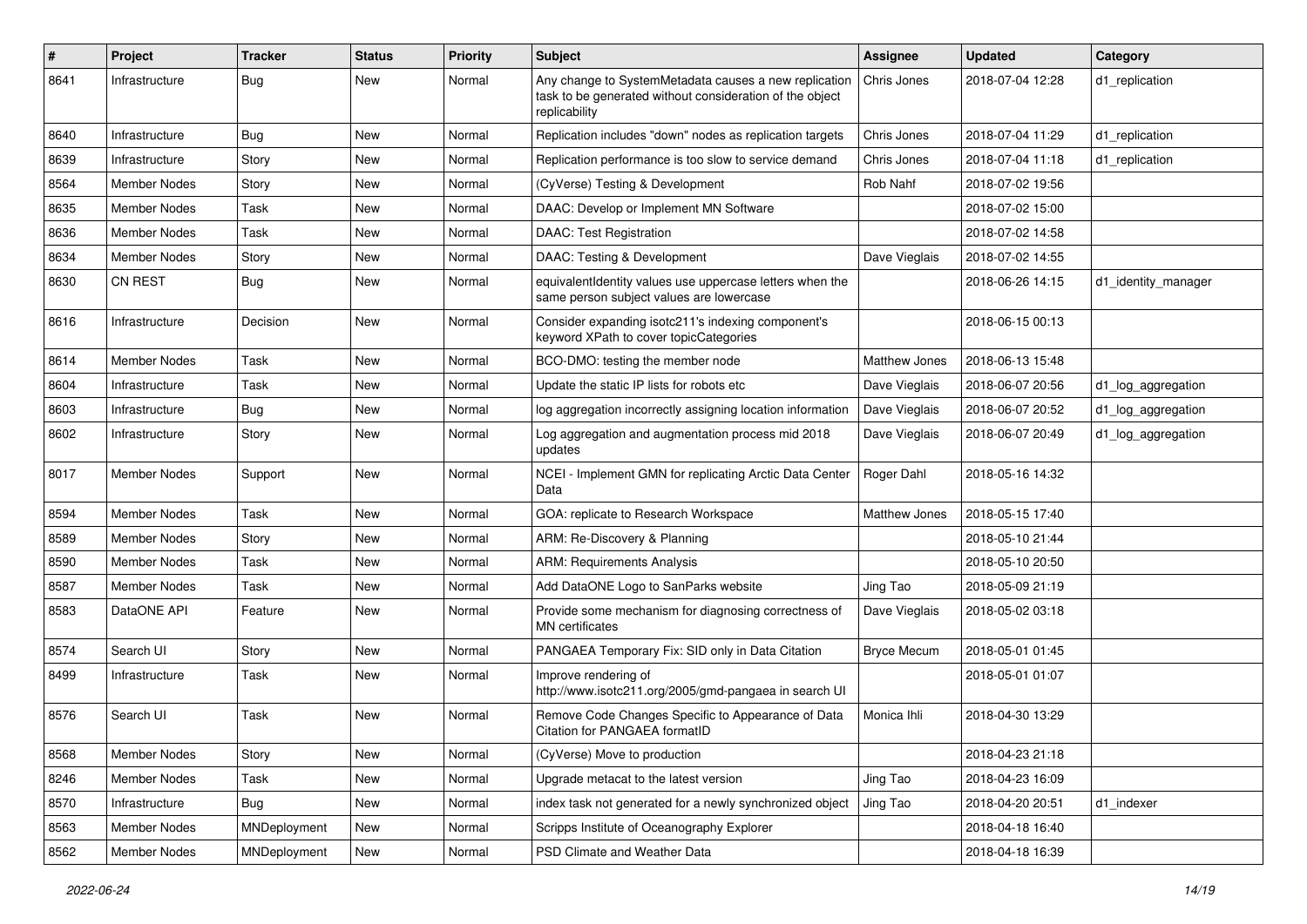| $\sharp$ | Project             | <b>Tracker</b> | <b>Status</b> | <b>Priority</b> | Subject                                                             | <b>Assignee</b>     | <b>Updated</b>   | Category |
|----------|---------------------|----------------|---------------|-----------------|---------------------------------------------------------------------|---------------------|------------------|----------|
| 8561     | <b>Member Nodes</b> | MNDeployment   | New           | Normal          | PRISM Climate Data                                                  |                     | 2018-04-18 16:37 |          |
| 8560     | <b>Member Nodes</b> | MNDeployment   | New           | Normal          | PPS - Precipitation Processing System                               |                     | 2018-04-18 16:36 |          |
| 8559     | <b>Member Nodes</b> | MNDeployment   | New           | Normal          | PMM - Precipitation Measurement Missions                            |                     | 2018-04-18 16:35 |          |
| 8558     | Member Nodes        | MNDeployment   | New           | Normal          | PDC - Polar Data Catalogue                                          |                     | 2018-04-18 16:33 |          |
| 8557     | <b>Member Nodes</b> | MNDeployment   | New           | Normal          | Physical Oceanography Distributed Active Archive Center             |                     | 2018-04-18 16:32 |          |
| 8556     | Member Nodes        | MNDeployment   | New           | Normal          | OAFlux (WHOI)                                                       |                     | 2018-04-18 16:30 |          |
| 8555     | Member Nodes        | MNDeployment   | New           | Normal          | <b>NGEE Arctic</b>                                                  |                     | 2018-04-18 16:27 |          |
| 8554     | Member Nodes        | MNDeployment   | New           | Normal          | SEDAC - NASA Socioeconomic Data and Applications<br>Center          |                     | 2018-04-17 20:05 |          |
| 8553     | <b>Member Nodes</b> | MNDeployment   | New           | Normal          | MVCO - Martha's Vineyard Coastal Observatory                        |                     | 2018-04-17 20:03 |          |
| 8552     | Member Nodes        | MNDeployment   | New           | Normal          | GLCF - Global Land Cover Facility                                   |                     | 2018-04-17 20:01 |          |
| 8551     | Member Nodes        | MNDeployment   | <b>New</b>    | Normal          | Forest Service Research Data Archive                                |                     | 2018-04-17 20:00 |          |
| 8550     | Member Nodes        | MNDeployment   | New           | Normal          | ESGF - Earth System Grid Federation                                 |                     | 2018-04-17 19:58 |          |
| 8549     | <b>Member Nodes</b> | MNDeployment   | New           | Normal          | Earth Resources Observation and Science Center                      |                     | 2018-04-17 19:55 |          |
| 8548     | <b>Member Nodes</b> | MNDeployment   | New           | Normal          | Earthdata powered by EOSDIS                                         |                     | 2018-04-17 19:51 |          |
| 3176     | <b>Member Nodes</b> | MNDeployment   | New           | Low             | QUT member node                                                     | Matthew Jones       | 2018-04-17 17:30 |          |
| 3683     | Member Nodes        | MNDeployment   | New           | Low             | <b>Purdue University Libraries</b>                                  |                     | 2018-04-17 17:30 |          |
| 7758     | <b>Member Nodes</b> | MNDeployment   | New           | Low             | Polar Rock Repository (PRR) at Ohio State                           |                     | 2018-04-17 17:28 |          |
| 7145     | Member Nodes        | MNDeployment   | New           | Low             | PlutoF                                                              |                     | 2018-04-17 17:26 |          |
| 3691     | Member Nodes        | MNDeployment   | New           | Low             | National Institute for Amazon Research                              |                     | 2018-04-17 17:25 |          |
| 3235     | Member Nodes        | MNDeployment   | New           | Low             | LITS - Long-Term Individual base Time Series project<br>member node |                     | 2018-04-17 17:23 |          |
| 3480     | <b>Member Nodes</b> | MNDeployment   | New           | Low             | Globe.gov                                                           | Laura Moyers        | 2018-04-17 17:23 |          |
| 8009     | Member Nodes        | MNDeployment   | New           | Low             | Geometabolome                                                       | Laura Moyers        | 2018-04-17 17:22 |          |
| 7973     | Member Nodes        | MNDeployment   | New           | Low             | Alaska Energy Data Gateway                                          | Amy Forrester       | 2018-04-17 17:21 |          |
| 7549     | <b>Member Nodes</b> | MNDeployment   | New           | Low             | COS - the Center for Open Science                                   | Laura Moyers        | 2018-04-17 17:20 |          |
| 3258     | <b>Member Nodes</b> | MNDeployment   | New           | Low             | CitSci.org MN                                                       | <b>Bruce Wilson</b> | 2018-04-17 17:19 |          |
| 7851     | Member Nodes        | MNDeployment   | New           | Low             | CESAB - Center for Synthesis and Analysis for<br>Biodiversity       | Laura Moyers        | 2018-04-17 17:19 |          |
| 3240     | Member Nodes        | MNDeployment   | New           | Low             | AZGS - Arizona Geological Survey member node                        |                     | 2018-04-17 17:18 |          |
| 3520     | Member Nodes        | MNDeployment   | New           | Low             | <b>ARCTOS Collaborative Collection Management Solution</b>          | Dave Vieglais       | 2018-04-17 17:18 |          |
| 3241     | Member Nodes        | MNDeployment   | New           | Low             | ALA - Atlas of Living Australia member node                         |                     | 2018-04-17 17:14 |          |
| 3239     | Member Nodes        | MNDeployment   | New           | Normal          | "Nitrous Oxide emissions Network" member node                       |                     | 2018-04-17 17:13 |          |
| 8030     | <b>Member Nodes</b> | MNDeployment   | New           | Normal          | <b>UCAR Research Data Archive</b>                                   | Laura Moyers        | 2018-04-16 17:39 |          |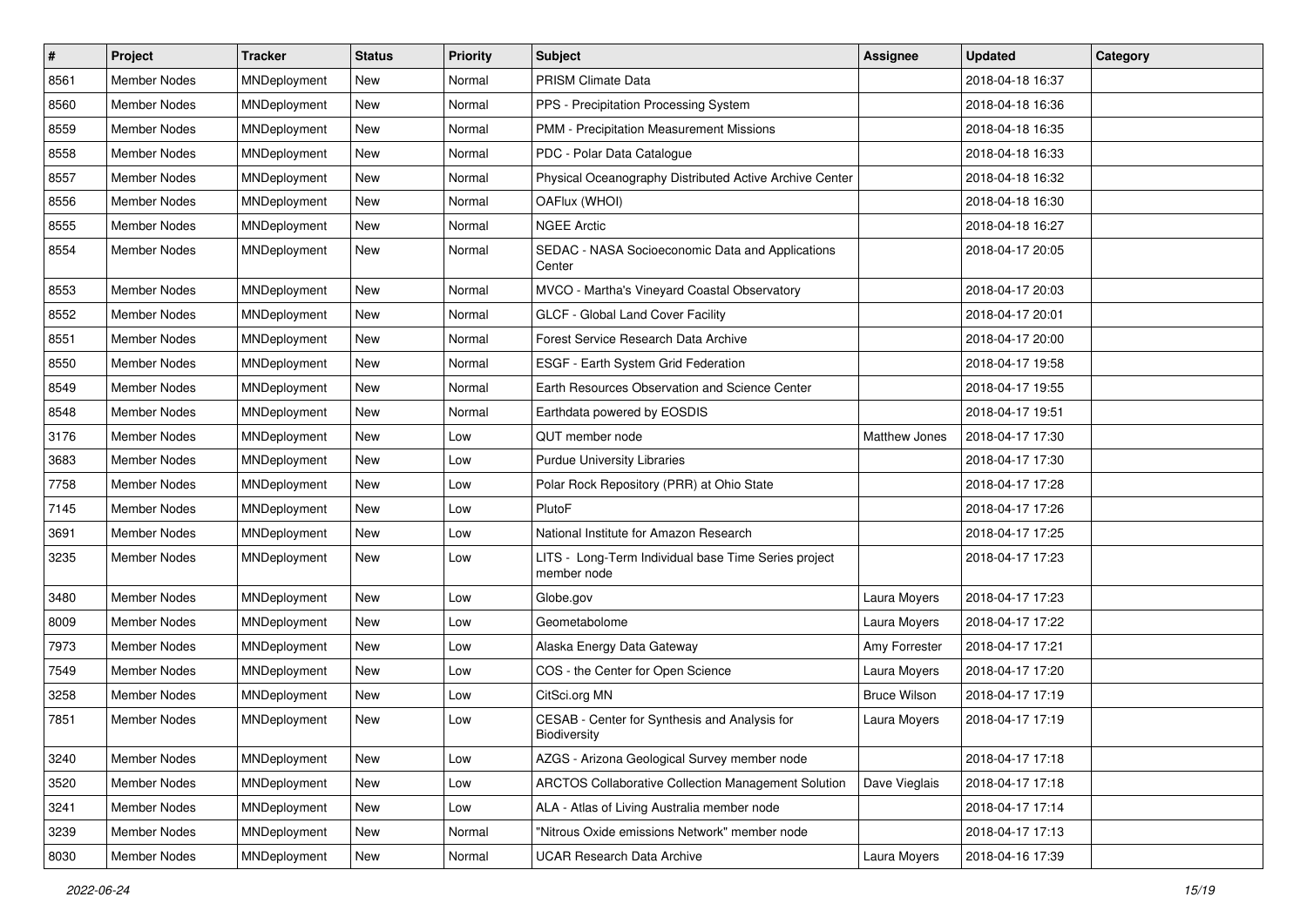| $\pmb{\#}$ | Project                         | <b>Tracker</b> | <b>Status</b> | <b>Priority</b> | <b>Subject</b>                                                                                     | <b>Assignee</b>     | <b>Updated</b>   | Category           |
|------------|---------------------------------|----------------|---------------|-----------------|----------------------------------------------------------------------------------------------------|---------------------|------------------|--------------------|
| 8541       | Infrastructure                  | <b>Bug</b>     | <b>New</b>    | Normal          | index shutdown threw exception                                                                     | Rob Nahf            | 2018-04-12 16:44 | d1 indexer         |
| 8540       | Infrastructure                  | Story          | <b>New</b>    | Normal          | interesting 15 minute Hazelcast timeout in<br><b>IndexProcessor</b>                                | Rob Nahf            | 2018-04-12 04:32 | d1_indexer         |
| 8539       | Member Nodes                    | MNDeployment   | <b>New</b>    | Normal          | NASA Distributed Active Archive Center at National Snow<br>& Ice Data Center (NASA DAAC)           |                     | 2018-04-10 19:19 |                    |
| 5457       | <b>Member Nodes</b>             | MNDeployment   | <b>New</b>    | Normal          | NSIDC- National Snow and Ice Data Center                                                           | <b>Bruce Wilson</b> | 2018-04-10 19:12 |                    |
| 8529       | DataONE API                     | Task           | <b>New</b>    | Normal          | Add field to Solr index that includes the obsolescence<br>chain                                    |                     | 2018-04-10 05:21 |                    |
| 8537       | Infrastructure                  | Story          | <b>New</b>    | Normal          | indexer doesn't populate SID-defined relationships unless<br>new resourceMap is submitted          | Rob Nahf            | 2018-04-09 22:51 | d1 indexer         |
| 8259       | Member Nodes                    | MNDeployment   | New           | Normal          | Neotoma Paleoecology Database                                                                      | Amy Forrester       | 2018-04-09 21:14 |                    |
| 8534       | Member Nodes                    | Task           | <b>New</b>    | Normal          | GCOOS: Technical Requirements & Design Planning                                                    |                     | 2018-04-09 20:18 |                    |
| 8521       | <b>Member Nodes</b>             | Story          | <b>New</b>    | Normal          | CAFF: Testing & Development                                                                        |                     | 2018-04-06 15:17 |                    |
| 8531       | Member Nodes                    | Task           | <b>New</b>    | Normal          | Training & education                                                                               |                     | 2018-04-06 15:11 |                    |
| 8528       | DataONE API                     | Task           | <b>New</b>    | Normal          | Add MNRead.getVersions, CNRead.getVersions                                                         |                     | 2018-04-03 19:26 |                    |
| 8519       | <b>Testing MN</b><br>Management | Task           | <b>New</b>    | Normal          | meow: Formal Announcement                                                                          |                     | 2018-03-22 20:45 |                    |
| 8518       | <b>Testing MN</b><br>Management | Task           | New           | Normal          | meow: Mutual Acceptance                                                                            |                     | 2018-03-22 20:45 |                    |
| 8517       | <b>Testing MN</b><br>Management | Task           | <b>New</b>    | Normal          | meow: Register in Production                                                                       |                     | 2018-03-22 20:45 |                    |
| 8516       | <b>Testing MN</b><br>Management | Task           | <b>New</b>    | Normal          | meow: Implement in Production                                                                      |                     | 2018-03-22 20:45 |                    |
| 8461       | <b>Testing MN</b><br>Management | MNDeployment   | <b>New</b>    | Normal          | MEOW - Monitoring Ecosystems & Oceans in Wales                                                     |                     | 2018-03-22 20:45 |                    |
| 8515       | <b>Testing MN</b><br>Management | Story          | <b>New</b>    | Normal          | meow: Move to Production                                                                           |                     | 2018-03-22 20:45 |                    |
| 8514       | Infrastructure                  | Task           | <b>New</b>    | Normal          | deploy new Metacat / synchronization slows down<br>because of increased cn.create times            | Rob Nahf            | 2018-03-22 17:07 | d1_synchronization |
| 8222       | Infrastructure                  | Task           | <b>New</b>    | Normal          | reindex all isotc211 content in production to reflect final<br>decisions from origin field mapping | Dave Vieglais       | 2018-03-22 16:56 | d1_indexer         |
| 8361       | Infrastructure                  | <b>Bug</b>     | New           | Normal          | index processor throws unhandled NPE if task<br>systemMetadata is null                             | Rob Nahf            | 2018-03-22 16:54 | d1_indexer         |
| 8470       | Infrastructure                  | Story          | New           | Normal          | Make the spring context of the d1_index_processor<br>daemon more configurable                      | Jing Tao            | 2018-03-22 16:53 | d1_indexer         |
| 8507       | Infrastructure                  | Task           | New           | Normal          | Support generation of citation metadata records from<br>dublin core                                |                     | 2018-03-19 22:37 |                    |
| 8505       | Infrastructure                  | Task           | New           | Normal          | Review solr terms for coverage of data citation elements                                           | Monica Ihli         | 2018-03-19 21:57 |                    |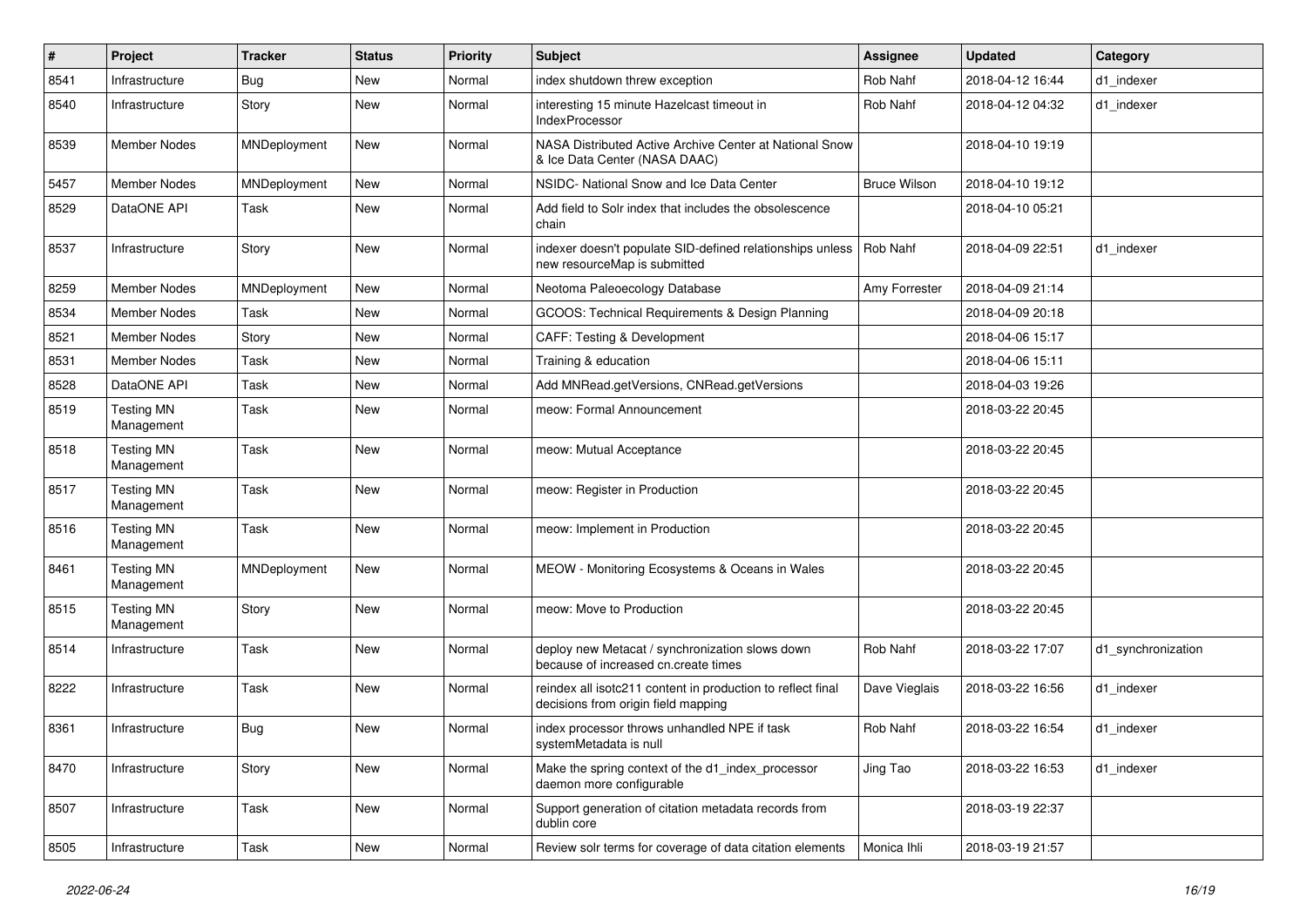| $\vert$ # | Project                         | <b>Tracker</b> | <b>Status</b> | <b>Priority</b> | Subject                                                                                                                    | <b>Assignee</b> | <b>Updated</b>   | Category          |
|-----------|---------------------------------|----------------|---------------|-----------------|----------------------------------------------------------------------------------------------------------------------------|-----------------|------------------|-------------------|
| 8500      | Infrastructure                  | <b>Bug</b>     | New           | High            | Geohash not calculated properly                                                                                            | Jing Tao        | 2018-03-14 17:06 | d1 indexer        |
| 8105      | Infrastructure                  | Task           | New           | Normal          | Remove dataone-mercury from production CNs                                                                                 | Jing Tao        | 2018-03-02 22:17 | d1_mercury        |
| 8448      | Infrastructure                  | Bug            | New           | Normal          | d1_cn_index_tool doesn't reindex an pid from a given file                                                                  | Jing Tao        | 2018-03-02 22:06 | d1 indexer        |
| 8380      | Infrastructure                  | Bug            | New           | Normal          | MN.update method doesn't check if the authoritativeMN is<br>null on the system metadata of the new object                  | Jing Tao        | 2018-03-02 21:53 | Metacat           |
| 8228      | Infrastructure                  | Bug            | New           | Normal          | Excessive replicas requested by integration test                                                                           | Rob Nahf        | 2018-03-02 21:52 | d1_integration    |
| 8230      | Infrastructure                  | Task           | New           | Normal          | review bouncy castle version                                                                                               | Rob Nahf        | 2018-03-02 21:48 | d1_libclient_java |
| 8162      | Infrastructure                  | Story          | New           | Normal          | Replication tasks can contain stale potential target nodes                                                                 | Rob Nahf        | 2018-03-02 21:47 | d1_replication    |
| 8467      | <b>Testing MN</b><br>Management | Task           | New           | Normal          | test: Display as Upcoming                                                                                                  |                 | 2018-03-01 21:04 |                   |
| 8466      | <b>Testing MN</b><br>Management | Task           | New           | Normal          | test: Test Registration                                                                                                    |                 | 2018-03-01 21:04 |                   |
| 8465      | <b>Testing MN</b><br>Management | Task           | New           | Normal          | test: Develop or Implement MN Software                                                                                     |                 | 2018-03-01 21:04 |                   |
| 8464      | <b>Testing MN</b><br>Management | Task           | New           | Normal          | test: Metadata Validation                                                                                                  |                 | 2018-03-01 21:04 |                   |
| 8463      | <b>Testing MN</b><br>Management | Story          | New           | Normal          | test: Testing & Development                                                                                                |                 | 2018-03-01 21:04 |                   |
| 8462      | <b>Testing MN</b><br>Management | MNDeployment   | New           | Normal          | <b>Test MN ticket</b>                                                                                                      |                 | 2018-03-01 20:57 |                   |
| 8383      | <b>Testing MN</b><br>Management | <b>Task</b>    | New           | Normal          | <b>Feasibility Assessment</b>                                                                                              |                 | 2018-02-27 17:32 |                   |
| 8382      | <b>Testing MN</b><br>Management | Task           | New           | Normal          | <b>Initial Communications</b>                                                                                              |                 | 2018-02-27 17:32 |                   |
| 8381      | <b>Testing MN</b><br>Management | Story          | New           | Normal          | Discovery                                                                                                                  |                 | 2018-02-27 17:32 |                   |
| 8379      | Infrastructure                  | <b>Bug</b>     | New           | Normal          | remove or improve AuthLdap.getGroups logging<br>statement                                                                  | Jing Tao        | 2018-02-27 16:51 | Metacat           |
| 8356      | <b>Testing MN</b><br>Management | Task           | New           | Normal          | Formal Announcement                                                                                                        |                 | 2018-02-23 19:06 |                   |
| 8344      | <b>Testing MN</b><br>Management | Task           | New           | Normal          | <b>MN Communications</b>                                                                                                   |                 | 2018-02-22 19:47 |                   |
| 8342      | <b>Testing MN</b><br>Management | Task           | New           | Normal          | <b>Feasibility Assessment</b>                                                                                              |                 | 2018-02-22 19:19 |                   |
| 8341      | <b>Testing MN</b><br>Management | Task           | New           | Normal          | <b>Initial Communications</b>                                                                                              |                 | 2018-02-22 19:14 |                   |
| 8376      | Infrastructure                  | Feature        | New           | Normal          | Make the script file - insertOrUpdateObjectFormatList.sh<br>(in metacat cn buildout) change the user name<br>automatically | Jing Tao        | 2018-02-21 22:48 | d1_cn_buildout    |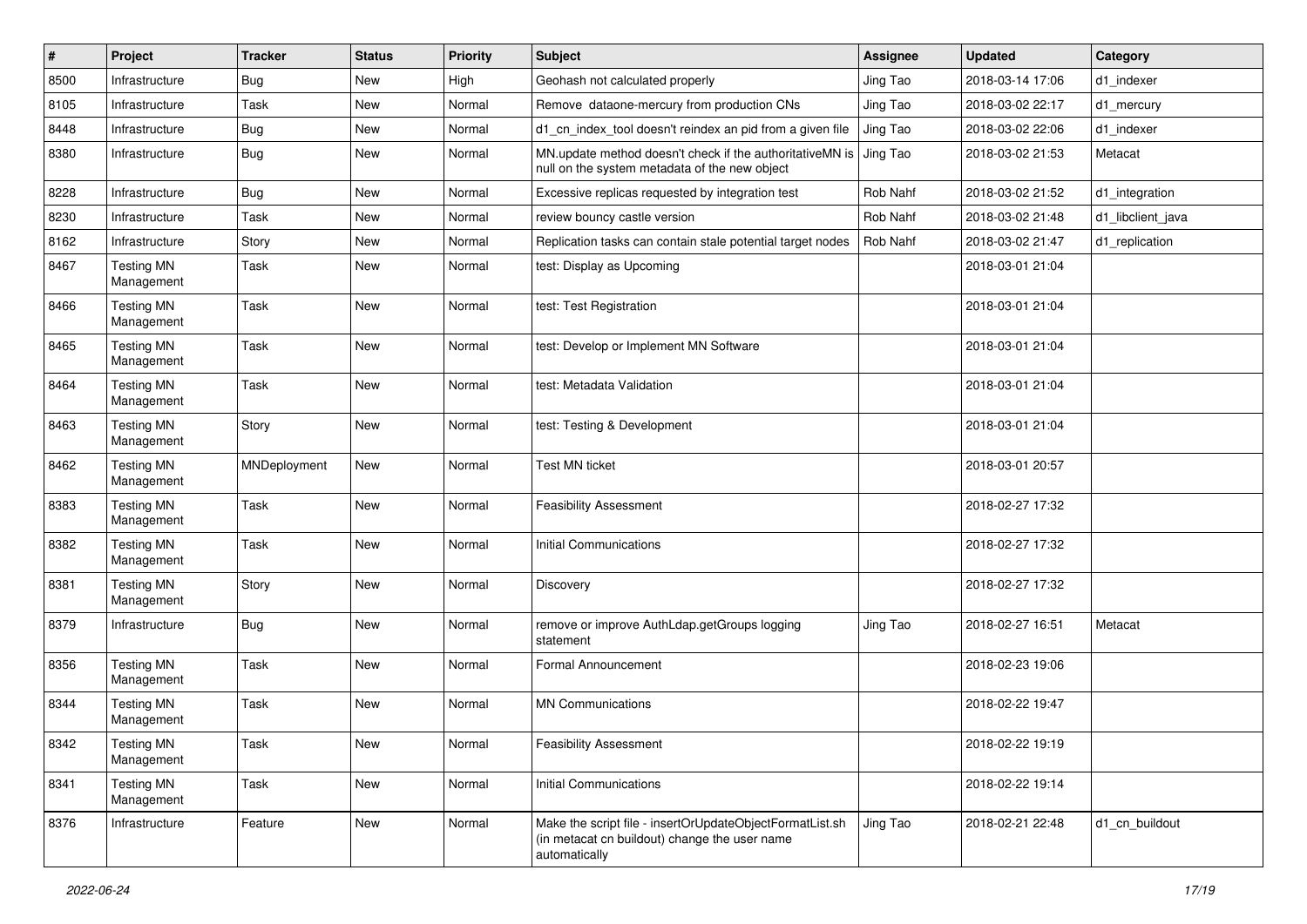| $\#$ | Project                         | <b>Tracker</b> | <b>Status</b> | <b>Priority</b> | Subject                                                                        | Assignee      | <b>Updated</b>   | Category            |
|------|---------------------------------|----------------|---------------|-----------------|--------------------------------------------------------------------------------|---------------|------------------|---------------------|
| 8161 | Infrastructure                  | <b>Bug</b>     | New           | Normal          | d1-processing Out of Memory Error                                              | Dave Vieglais | 2018-02-20 16:19 | d1_process_daemon   |
| 8369 | Infrastructure                  | Task           | New           | Normal          | Verify operation and transfer DNS                                              | Dave Vieglais | 2018-02-15 17:40 |                     |
| 8362 | Infrastructure                  | Task           | New           | Normal          | Add the indication that the cn account list is sliced                          |               | 2018-02-12 17:48 |                     |
| 8353 | <b>Testing MN</b><br>Management | Task           | New           | Normal          | Implement in Production                                                        |               | 2018-02-08 15:29 |                     |
| 8355 | <b>Testing MN</b><br>Management | Task           | New           | Normal          | <b>Mutual Acceptance</b>                                                       |               | 2018-02-08 15:28 |                     |
| 8354 | <b>Testing MN</b><br>Management | Task           | <b>New</b>    | Normal          | Register in Production                                                         |               | 2018-02-08 15:28 |                     |
| 8352 | <b>Testing MN</b><br>Management | Story          | New           | Normal          | Move to Production                                                             |               | 2018-02-08 15:28 |                     |
| 8351 | <b>Testing MN</b><br>Management | Task           | New           | Normal          | Display as Upcoming                                                            |               | 2018-02-08 15:28 |                     |
| 8350 | <b>Testing MN</b><br>Management | Task           | New           | Normal          | <b>Test Registration</b>                                                       |               | 2018-02-08 15:28 |                     |
| 8349 | <b>Testing MN</b><br>Management | Task           | New           | Normal          | Develop or Implement MN Software                                               |               | 2018-02-08 15:28 |                     |
| 8348 | <b>Testing MN</b><br>Management | Task           | New           | Normal          | Metadata Validation                                                            |               | 2018-02-08 15:28 |                     |
| 8347 | <b>Testing MN</b><br>Management | Story          | New           | Normal          | <b>Testing &amp; Development</b>                                               |               | 2018-02-08 15:28 |                     |
| 8346 | <b>Testing MN</b><br>Management | Task           | New           | Normal          | Training & Education                                                           |               | 2018-02-08 15:28 |                     |
| 8345 | <b>Testing MN</b><br>Management | Task           | New           | Normal          | <b>Technical Requirements</b>                                                  |               | 2018-02-08 15:28 |                     |
| 8343 | <b>Testing MN</b><br>Management | Story          | <b>New</b>    | Normal          | Planning                                                                       |               | 2018-02-08 15:28 |                     |
| 8294 | <b>Testing MN</b><br>Management | MNDeployment   | New           | Normal          | Test Node 2                                                                    |               | 2018-02-08 15:28 |                     |
| 8340 | <b>Testing MN</b><br>Management | Story          | New           | Normal          | Discovery                                                                      |               | 2018-02-08 15:28 |                     |
| 8307 | Infrastructure                  | Story          | New           | Normal          | Check node subject on node registration and subsequent<br>calls                | Jing Tao      | 2018-02-06 20:06 | d1_cn_node_registry |
| 8308 | Infrastructure                  | Task           | New           | Normal          | Review use of /node/subject in the node documents                              |               | 2018-02-06 20:05 |                     |
| 8247 | Member Nodes                    | Task           | New           | Normal          | Verify upgraded metacat is operating correctly as a<br>production member node. | Jing Tao      | 2018-02-02 15:49 |                     |
| 7553 | Member Nodes                    | MNDeployment   | New           | Normal          | OOI - Ocean Observatories Initiative                                           | Laura Moyers  | 2018-01-25 17:51 |                     |
| 8244 | Member Nodes                    | Story          | New           | Normal          | Upgrade Member Node to current version of Metacat<br>(IOE)                     | Amy Forrester | 2018-01-25 15:36 |                     |